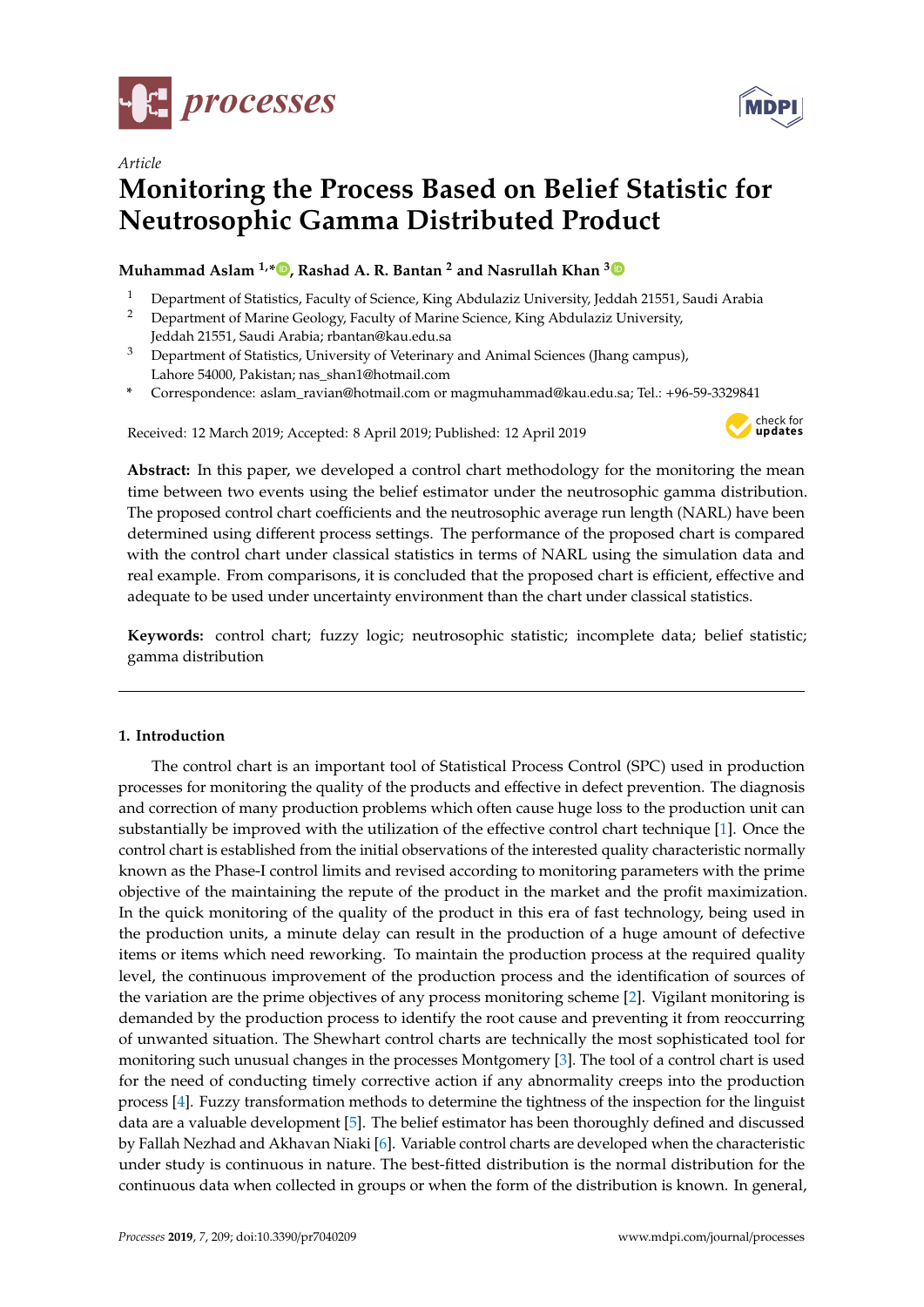there are many instances when the data are not collected in the form of the groups or the shape of the distribution is skewed or unknown. When this occurs then the use of normal distribution may lead to erroneous results. The most commonly suggested distribution for this type of data is the gamma distribution. The study of control charts using the gamma distribution has been explored by many authors, for instance, see references [\[7](#page-13-6)[–13\]](#page-13-7). The Shewhart control charts also known as the classic control charts are used to analyze variations in the quality characteristic when the collected data are quite exact and precise. However, the collected data may not always be so clear and exact in practice. We observe that uncertainty is a natural phenomenon which is associated with the human world, for which researches are continuously struggling for devising chart to address the uncertainty through probability theory or the fuzzy set theory. Also, the data collected from the human subjectivity cannot be treated as the exact numeric data and the construction of the control limits based upon such data will lead to erroneous conclusions. The construction of the control chart for such vague data can be best represented by using the most common logic of fuzzy control charts [\[14\]](#page-13-8). The fuzzy logic deals with data of the situation, which is, not clear, ambiguous or not well defined. The fuzzy logic is a special case of the neutrosophic statistic (see Smarandache [\[15\]](#page-14-0)). In the literature of quality control, the fuzzy control charts are developed when the data are vague, incomplete, ambiguous and not well defined [\[16\]](#page-14-1). The notion of fuzzy sets was exposed by Zadeh [\[17\]](#page-14-2). The use of the fuzzy concept in the control chart literature started when Wang and Raz [\[18\]](#page-14-3) published their paper. They applied two approaches to the construction of control charts for linguistic data. The linguistic data can provide thorough investigation than the binary classification used in attribute control charts. Raz and Wang [\[19\]](#page-14-4) provided more results from the findings of Wang and Raz [\[18\]](#page-14-3). Taleb and Limam [\[20\]](#page-14-5) proposed three sets of membership functions with different degrees of fuzziness for the fuzzy and probabilistic models using the average run lengths for comparisons. Kanagawa and Tamaki [\[21\]](#page-14-6) developed control charts for the process average and process variability based on linguistic or imprecise data. Erginel and Sentürk [\[22\]](#page-14-7) developed the fuzzy control chart for monitoring the food industry using fuzzy X and *S*. El-Shal and Morris [\[23\]](#page-14-8) suggested a fuzzy rule-based algorithm for quality improvement monitoring through control charts. Rowlands and Wang [\[24\]](#page-14-9) studied the fuzzy logic operation and its functioning in the control chart literature. Gülbay and Kahraman [\[1\]](#page-13-0) used the  $\alpha$ -cut control charts for the tightened inspection of observation for the fuzzy sets. Aslam [\[25\]](#page-14-10) developed a sampling plan for the Neutrosophic statistics under the process loss index. Senturk and Erginel [\[26\]](#page-14-11) constructed the fuzzy  $\overline{X}-\overline{R}$  and  $\overline{X}-\overline{S}$ charts with the  $\alpha$ -cuts. Sentürk [\[27\]](#page-14-12) developed the fuzzy regression control chart for the  $\alpha$ -cut fuzzy numbers. Kaya and Kahraman [\[28\]](#page-14-13) proposed a fuzzy control chart for process capability analysis based upon fuzzy measurements. Broumi and Smarandache [\[29\]](#page-14-14) studied the correlation coefficient of the interval Neutrosophic set. Şentürk and Erginel [\[16\]](#page-14-1) developed a fuzzy exponentially weighted moving average chart for univariate data with a real case application.

As mentioned by Smarandache [\[30\]](#page-14-15) that the neutrosophic logic which considered the measure of indeterminacy is an extension of the fuzzy logic. The neutrosophic statistics which is based on neutrosophic numbers is the generalization of classical statistics and has been used under uncertainty, see Smarandache [\[31\]](#page-14-16) and Smarandache [\[32\]](#page-14-17). The Neutrosophic statistics is the extension of the classic statistics used to analyze the data of vague, undefined, imprecise, incomplete, and indeterminate nature in opposition to the clear, certain, and crisp observations or parameters in which classical statistics is suitable, (see [\[32\]](#page-14-17) and [\[25\]](#page-14-10)). Due to wide application of the neutrosophic statistics, several authors applied it in various fields. Neutrosophic Statistical Numbers were introduced in [\[32\]](#page-14-17), page 11. Chen et al. [\[33\]](#page-14-18) and Chen et al. [\[34\]](#page-14-19) introduced the neutrosophic statistical numbers to measure the rock roughness. Aslam [\[25\]](#page-14-10) introduced the neutrosophic statistical quality control. Aslam [\[35\]](#page-14-20) proposed a neutrosophic reliability plan. Aslam [\[36\]](#page-14-21) designed the plan for the exponential distribution using neutrosophic statistics. Aslam [\[37\]](#page-14-22) presented a neutrosophic attribute sampling plan. Aslam et al. [\[38\]](#page-14-23) proposed the attribute control chart using neutrosophic statistics. Aslam et al. [\[39\]](#page-14-24) worked on neutrosophic variance chart. Aslam et al. [\[40\]](#page-14-25) proposed the chart for the gamma distribution under the neutrosophic statistics. Aslam [\[41\]](#page-14-26) proposed the plan with measurement error in uncertainty. Aslam and Arif [\[42\]](#page-15-0) worked on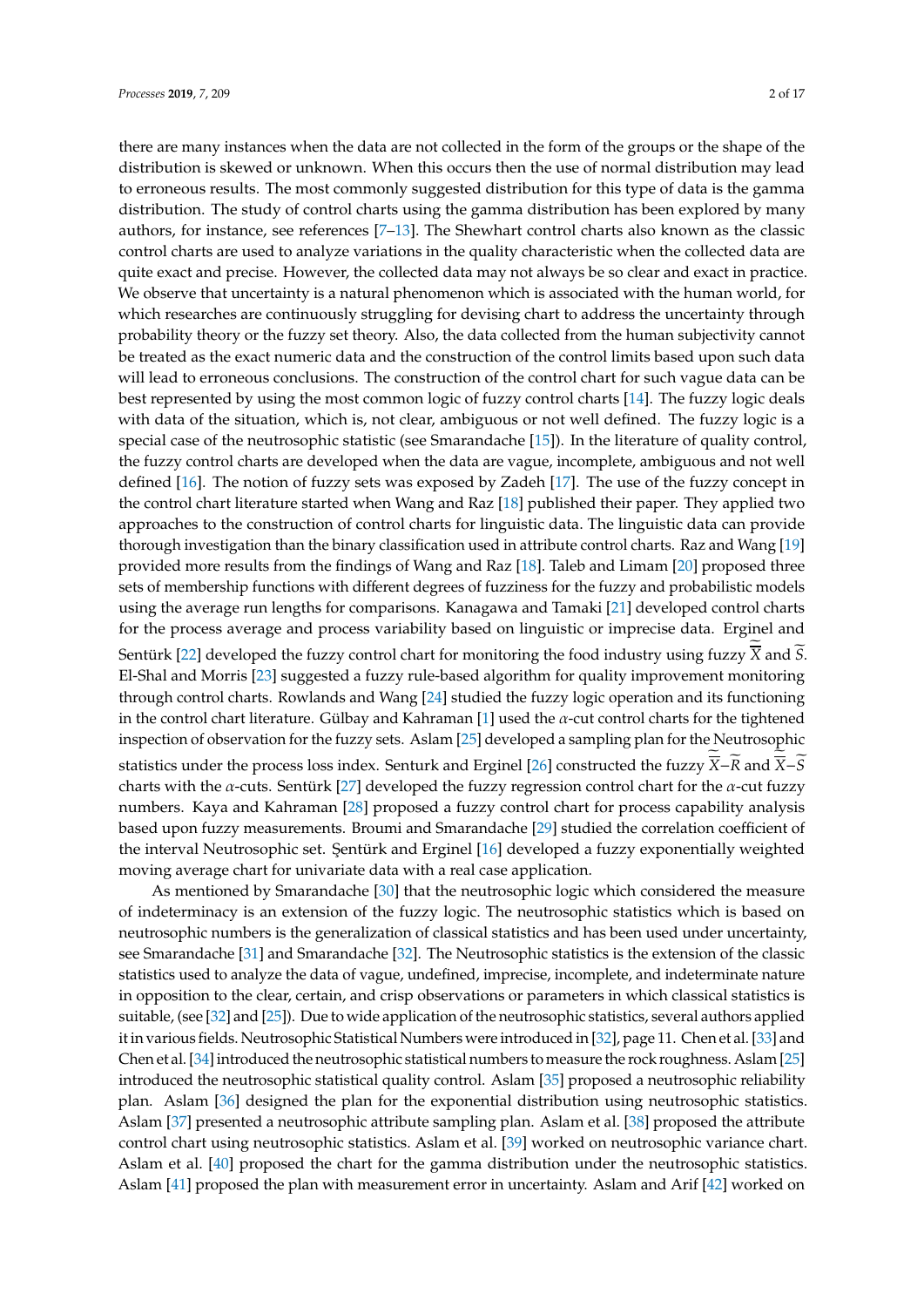sudden death tests under the uncertainty. Aslam and Raza [\[43\]](#page-15-1) designed the neutrosophic plan for multiple manufacturing lines. Peng and Dai [\[44\]](#page-15-2) has given the bibliographic review of the Neutrosophic statistics for the last two decades. Peng and Dai [\[45\]](#page-15-3), initiated a new axiomatic definition of single-valued neutrosophic distance measure and proposed a novel measure. More literature on Neutrosophic can be seen in [\[46–](#page-15-4)[51\]](#page-15-5).

In this paper, a control chart scheme has been developed for monitoring the mean time between two events under the neutrosophic statistics using the belief estimator for the NGD which according to the best knowledge of the authors has not been explored by any researcher. It is mentioned here that the proposed chart is reduced to the classical chart when no parameter is obtained as vague, imprecise, indeterminate or incomplete. Gao, Cecati, and Ding [\[52\]](#page-15-6) provided a sophisticated state-of-the-art overview on data-driven and machine learning based fault detection and diagnosis approaches. The proposed control chart will indicate the change in the process mean and will be helpful to correct the fault during the process. The rest of the paper is organized as: the design of the proposed chart is explained in Section [2.](#page-2-0) In Section [3](#page-2-1) the simulation study of the proposed scheme has been discussed. In Section [4](#page-8-0) the application of the proposed chart has been explained by using a real-world example. In the last section, the conclusion of the proposed chart has been described.

#### <span id="page-2-0"></span>**2. The Neutrosophic Gamma Distribution**

The neutrosophic gamma distribution (NGD) is introduced by Aslam et al. [\[40\]](#page-14-25). Let  $T_N \epsilon [T_L, T_U]$ be the neutrosophic random variable (NRV) of size  $n_N \epsilon [n_L, n_U]$  of the quality of interest that follows the NGD, where  $T_L$  and  $T_U$  are the lower and upper failure times of the indeterminacy interval. The neutrosophic cumulative distribution function (ncdf) of the NGD with two neutrosophic parameters  $a_N \epsilon [a_L, a_U]$  and  $b_N \epsilon [b_L, b_U]$ , where  $a_N \epsilon [a_L, a_U]$  is the shape parameter and  $b_N \epsilon [b_L, b_U]$  is the scale parameter is given by

$$
P(T_N \le t_N) = 1 - \sum_{j=0}^{a_N - 1} \frac{e^{\frac{-t_N}{b_N} (\frac{t_N}{b_N})^j}}{j!}; \ T_N \epsilon[T_L, T_U], \ a_N \epsilon[a_L, a_U], \ b_N \epsilon[b_L, b_U]
$$
(1)

The NGD is the generalization of the several distributions. The NGD reduces to neutrosophic exponential distribution when  $a_N \epsilon[1, 1]$ , see [\[36\]](#page-14-21). The NGD reduced to exponential distribution under classical distribution when  $a_L = a_U$  and  $b_L = b_U$ . According to Wilson and Hilferty [\[53\]](#page-15-7) using the transformation of  $T_N^* = T_N^{1/3}$ <sup>1/3</sup>; *T*<sub>∤</sub> \*
<sub>N</sub>ε $\left[T_{L}^{*}\right]$ *L* , *T* ∗  $\mathcal{U}_U^*$  in the NGD tends to form the approximate neutrosophic normal distribution, see Smarandache [\[32\]](#page-14-17), with the mean and variance can be described as:

$$
\mu_{T_N^*} = \mathcal{E}(T_N^*) = \frac{b_N^{1/3} \Gamma(a_N + 1/3)}{\Gamma(a_N)}; \ T_N^* \epsilon \big[ T_L^* T_U^* \big], \ a_N \epsilon [a_L, a_U], \ b_N \epsilon [b_L, b_U] \tag{2}
$$

$$
\sigma_{T_N^*} = b_N^{1/3} \sqrt{\frac{\Gamma(a_N + 2/3)}{\Gamma(a_N)}} - \left(\frac{\Gamma(a_N + 1/3)}{\Gamma(a_N)}\right)^2; \ a_N \epsilon[a_L, a_U], \ b_N \epsilon[b_L, b_U] \tag{3}
$$

So, the approximate neutrosophic normal distribution of *T* ∗ <sup>\*</sup><sup>\*</sup>*N*<sup>*;*</sup> *T*<sup>\*</sup><sub>*I*</sub> \* *N*<sup>€</sup>*Γ*<sup>\*</sup> *L* , *T* ∗  $\left[\begin{smallmatrix}\ddots\0\end{smallmatrix}\right]$  is given as:

$$
T_N^* \sim N \bigg( \frac{b_N^{1/3} \Gamma(a_N + 1/3)}{\Gamma(a_N)}, b_N^{2/3} \bigg[ \frac{\Gamma(a_N + 2/3)}{\Gamma(a_N)} - \bigg( \frac{\Gamma(a_N + 1/3)}{\Gamma(a_N)} \bigg)^2 \bigg] \bigg); \ T_N^* \epsilon \big[ T_L^* T_U^* \big],
$$
  
\n
$$
a_N \epsilon \big[ a_L, a_U \big], \ b_N \epsilon \big[ b_L, b_U \big]
$$
\n(4)

#### <span id="page-2-1"></span>**3. Designing of the Proposed Chart**

Suppose that a single observation of the quality of interest is collected at every iteration or subgroup with  $n_N \in [1,1]$  then the *kth* observation of  $T_{K_N}$  and  $O_{K_N} = T_{N1}$ ,  $T_{N2}$ ,  $T_{N3}$ , ......,  $T_{NK}$  be defined as the *kth* iteration. We define the posterior belief and the prior belief as  $B\big(O_{K_N}\big)$  and  $B\big(O_{K_N-1}\big)$  respectively with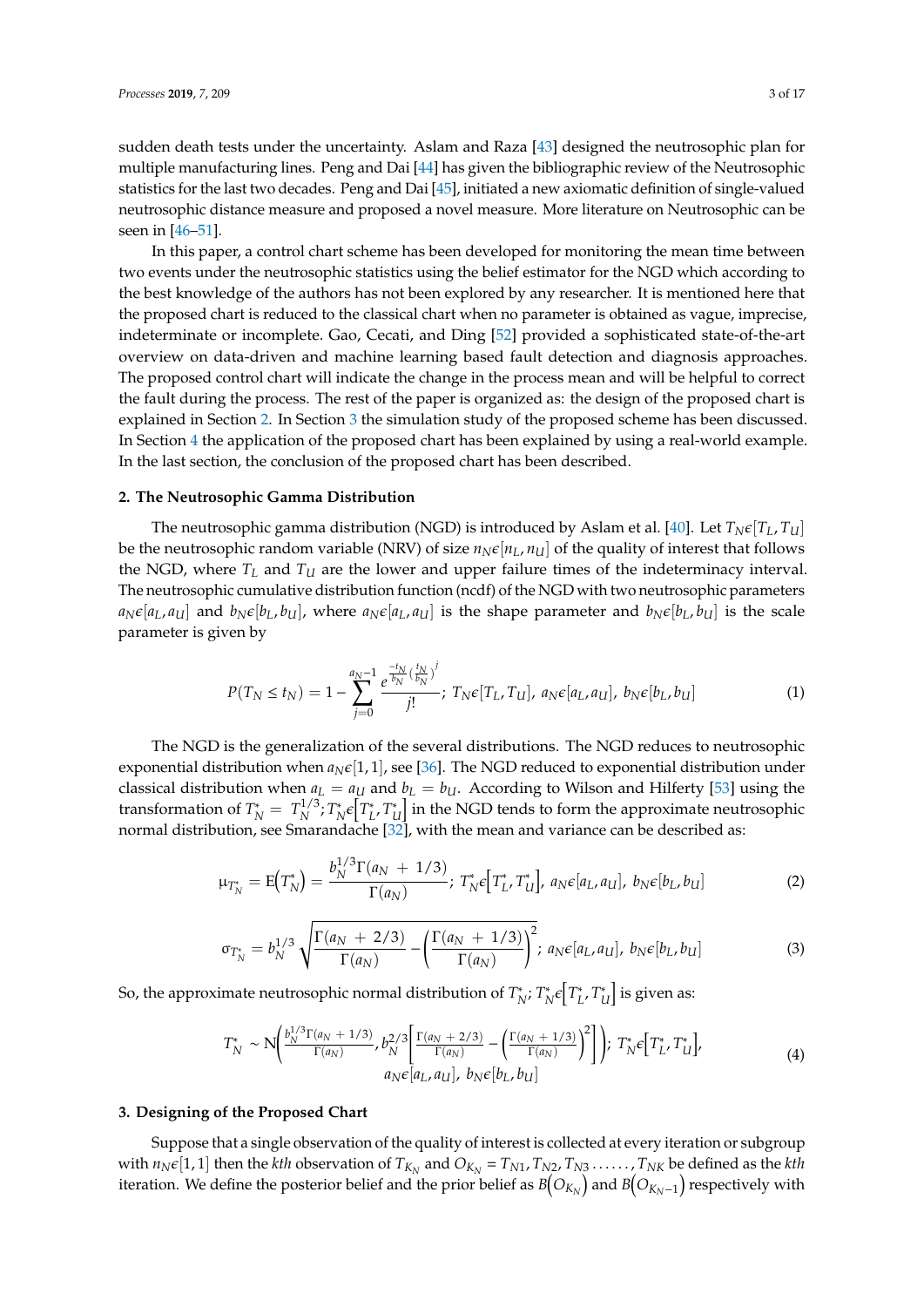$O_{K_N} = (T_{NK}, O_{K_N-1})$ . The new observed variable  $T_N^* = T_N^{1/3}$ <sup>1/3</sup>; *T*<sup>\*</sup> \*<sub>N</sub>€ $T_L^*$ *L* , *T* ∗  $\left[ \begin{smallmatrix} u^* & u^* \end{smallmatrix} \right]$  is updated using  $\mathit{B}\!\left( \mathit{O}_{K_N} \right)$ and  $\mathit{B}\left(O_{K_{N}-1}\right)$  for the posterior belief using the following equation

$$
B(O_{k_N}) = B(T_{K_N}, O_{K_N-1}) = \frac{B(O_{K_N-1})e^{\frac{T_N^* - \mu_{T_N^*}}{\sigma_{T_N^*}}}}{B(O_{K_N-1})e^{\frac{T_N^* - \mu_{T_N^*}}{\sigma_{T_N^*}}} + (1 - B(O_{K_N-1}))}; T_N^* \epsilon[T_L^* T_U^*]
$$
(5)

The variable *T* ∗  $N_N^*$  is given without the subscript  $K_N$  just for the purpose of simplicity. Using a new statistic based upon  $B\!\!\left(O_{K_{N}}\right)$  and  $B\!\!\left(O_{K_{N}-1}\right)$  suggested by Fallah Nezhad and Akhavan Niaki [\[6\]](#page-13-5) given as:

$$
Z_{k_N} = \frac{B(O_{K_N})}{1 - B(O_{K_N})}
$$
\n
$$
\tag{6}
$$

The recursion relation is given as

$$
Z_{k_N} = Z_{k_N - 1} e^{\frac{T_N^* - \mu_{T_N^*}}{\sigma_{T_N^*}}} \tag{7}
$$

Let the initial value of  $B(O_0) = 0.5$  and  $Z_0 = 1$  then according to Fallah Nezhad and Akhavan Niaki [\[6\]](#page-13-5) the statistic proposed below follows the normal distribution with mean 0 and variance  $k_N \epsilon[k_L, k_U]$ . Thus the neutrosophic lower and upper control limits of the proposed chart can be written as:

$$
UCL_N = L_N \sqrt{k_N} \tag{8}
$$

$$
LCL_N = -L_N \sqrt{k_N} \tag{9}
$$

Using the Equations (8) and (9) the control coefficient  $L_N \epsilon [L_L, L_U]$  is computed for the specific level of type-I error and the predefined in-control average run length values.

#### *3.1. The Proposed Chart*

The procedure of the proposed control chart can be summarized using the following steps:

**Step 1**: Measure the quality characteristic  $T_{K_N}$  of the *kth* subgroup selected at random. Find *T* ∗  $K_N^* = T_{K_N}^{1/3}$  $\frac{M}{K_N}$  and then calculate

$$
ln(Z_{K_N}) = ln(Z_{K_N-1}) + \frac{T^*_{K_N} - \mu_{T^*_{K_N}}}{\sigma_{T^*_{K_N}}}
$$
\n(10)

**Step 2**: If  $LCL_N \le ln(Z_{k_N}) \le UCL_N$ , Declare the process in-control and if  $ln(Z_{k_N}) > UCL_N$  or  $ln(Z_{k_N})$  <  $LCL_N$  then the process is declared as out-of-control.

For the purpose of calculating different measures of the in-control and out-of-control processes we suppose that the scale parameter of the gamma distribution is not constant while other parameters, i.e., shape parameter, is declared as a constant parameter. Let  $b_{0N}$  and  $b_{1N}$  be the in-control and the out-of-control values of the shape parameter respectively then the probability of declaring the process as out-of-control when the process is in-control may be defined as

$$
P_{outN}^{0} = P\{ln(Z_{k_N}) < LCL_N|b_N = b_{0N}\} + P\{ln(Z_{k_N}) > UCL_N|b_N = b_{0N}\}\
$$
\n
$$
= 1 - \Phi_N\left(\frac{UCL_N}{\sqrt{k_N}}\right) + \Phi\left(\frac{LCL_N}{\sqrt{k_N}}\right) \tag{11}
$$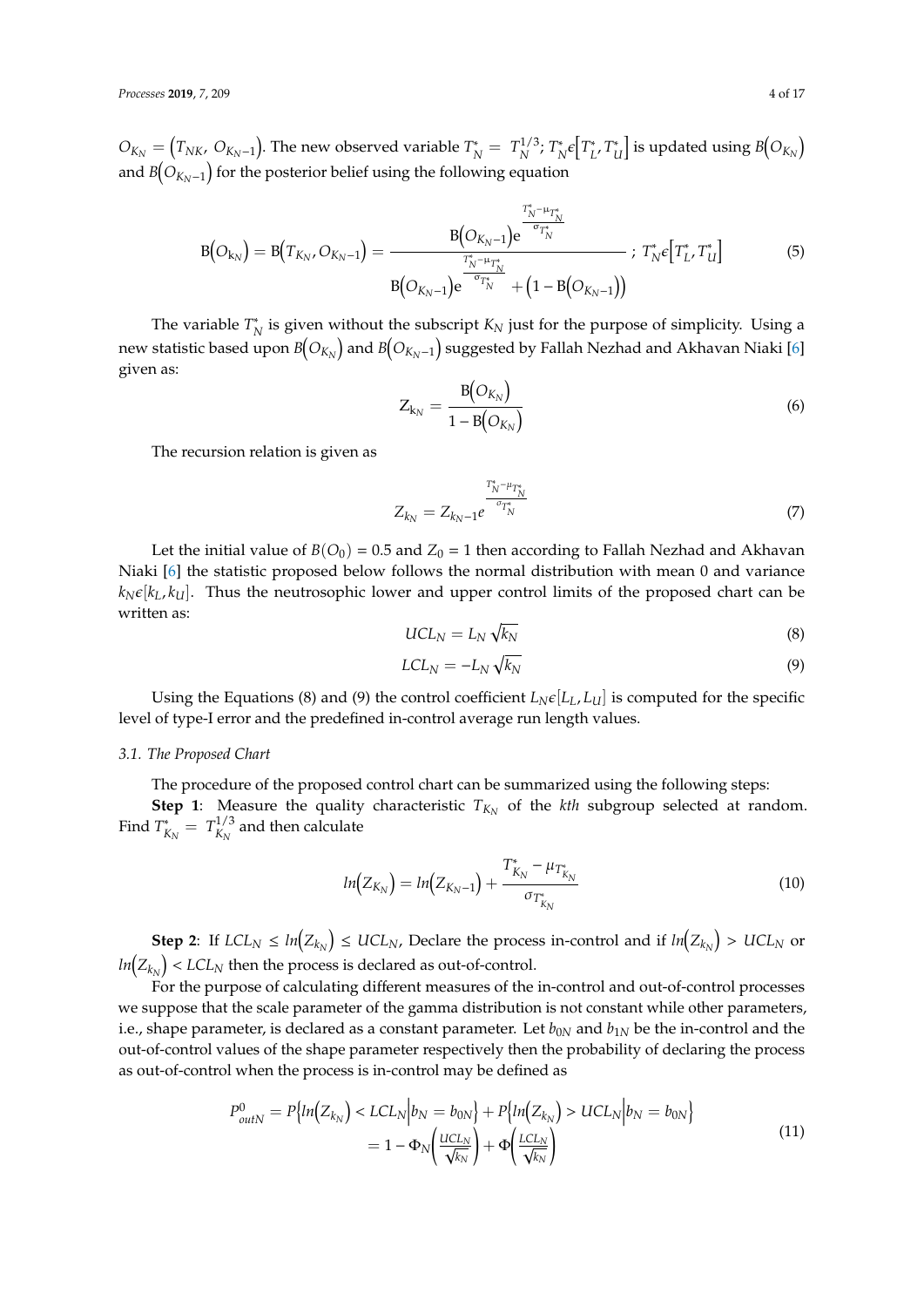where  $\Phi_N(x)$  denotes the cumulative distribution function of neutrosophic standard normal distribution, see Smarandache [\[31\]](#page-14-16).

Finally, Equation (11) reduces to

$$
P_{out}^{0} = 1 - \Phi(L_N) + \Phi(-L_N)
$$
\n(12)

It is to be noted that  $P_{out}^0$  is independent of  $K_N$ .

#### *3.2. Neutrosophic Average Run Length for In-Control Process*

As mentioned above the neutrosophic average run length (NARL) is defined as the average number of samples before the process is indicated as the out-of-control. It is used very commonly in the literature of the control chart for the evaluation and the comparison of the proposed control chart [\[3\]](#page-13-2). Two types of ARLs has been used by the quality control researchers as the in-control ARL is denoted by  $ARL_0$  and the out-of-control is denoted by  $ARL_1$  [\[54\]](#page-15-8). More literature on ARL can be seen in references [\[55–](#page-15-9)[62\]](#page-15-10).

The *NARL*<sup>0</sup> of the proposed chart can be calculated as

$$
NARL_0 = \frac{1}{P_{out,N}^0} \tag{13}
$$

#### *3.3. Neutrosophic Average Run Length for Shifted Process*

Now we develop the procedure for the shifted process. Here we suppose that a shift in the scale parameter of the gamma distribution is introduced to observe the efficiency of the proposed scheme in quick detection of this shift. It is to be noted that the NARL of the in-control process (*NARL*<sub>0</sub>) is some predefined value of 200, 300, and 370 based upon the false alarm rate which is larger values while NARL of the shifted process (NARL<sub>1</sub>) should be smaller values for the more efficient proposed chart. Now let  $b_1 = sb_0$  is the shift in the scale parameter of the gamma distribution with a shift constant is *s*. Then the mean and variance of the  $T^*_{\lambda}$ \* e<sup>[</sup>*T*<sup>\*</sup><sub>*I*</sub> *L* , *T* ∗  $\mathcal{U}_U^*$  fort the shifted process can be determined as:

$$
E\left(T_N^*|b_{1N}\right) = s^{1/3} b_{0N}^{1/3} \frac{\Gamma(a_N + 1/3)}{\Gamma(a_N)}; T_N^* \epsilon \left[T_L^* T_U^*\right]
$$
\n(14)

$$
Var\left(T_N^*\middle|b_{1N}\right) = s^{2/3} b_{0N}^{2/3} \left[ \frac{\Gamma(a_N + 2/3)}{\Gamma(a_N)} - \left(\frac{\Gamma(a_N + 1/3)}{\Gamma(a_N)}\right)^2 \right]; \ T_N^* \epsilon \left[T_L^* T_U^*\right] \tag{15}
$$

Then the mean and variance of  $\textit{ln}\big( Z_{k_{N}} \big)$  at  $\textit{b}_{1N}$  can be calculated as:

$$
E[ln(Z_{k_N})|b_{1N}] = k_N \frac{\frac{\Gamma(a_N + 1/3)}{\Gamma(a)} (s^{1/3} - 1)}{\sqrt{\frac{\Gamma(a_N + 2/3)}{\Gamma(a_N)} - (\frac{\Gamma(a_N + 1/3)}{\Gamma(a_N)})^2}}; k_N \epsilon[k_L, k_U]
$$
(16)

$$
Var(ln(Z_{k_N})|b_{1N}) = k_N s^{2/3}; k_N \epsilon[k_L, k_U]
$$
\n(17)

The probability of shifted process to declare as an out-of-control process at kth subgroup is calculated as:

$$
P_{out,k_N}^1 = P\{ln(Z_{k_N}) < LCL_N|b_N = b_{1N}\} + P\{ln(Z_{k_N}) > UCL_N|b_N = b_{1N}\}; k_N \in [k_L, k_U] \\
= P\{ln(Z_{k_N}) < -L_N \sqrt{k_N}|b_N = b_{1N}\} + P\{ln(Z_{k_N}) > L_N \sqrt{k_N}|b_N = b_{1N}\}; k_N \in [k_L, k_U] \tag{18}
$$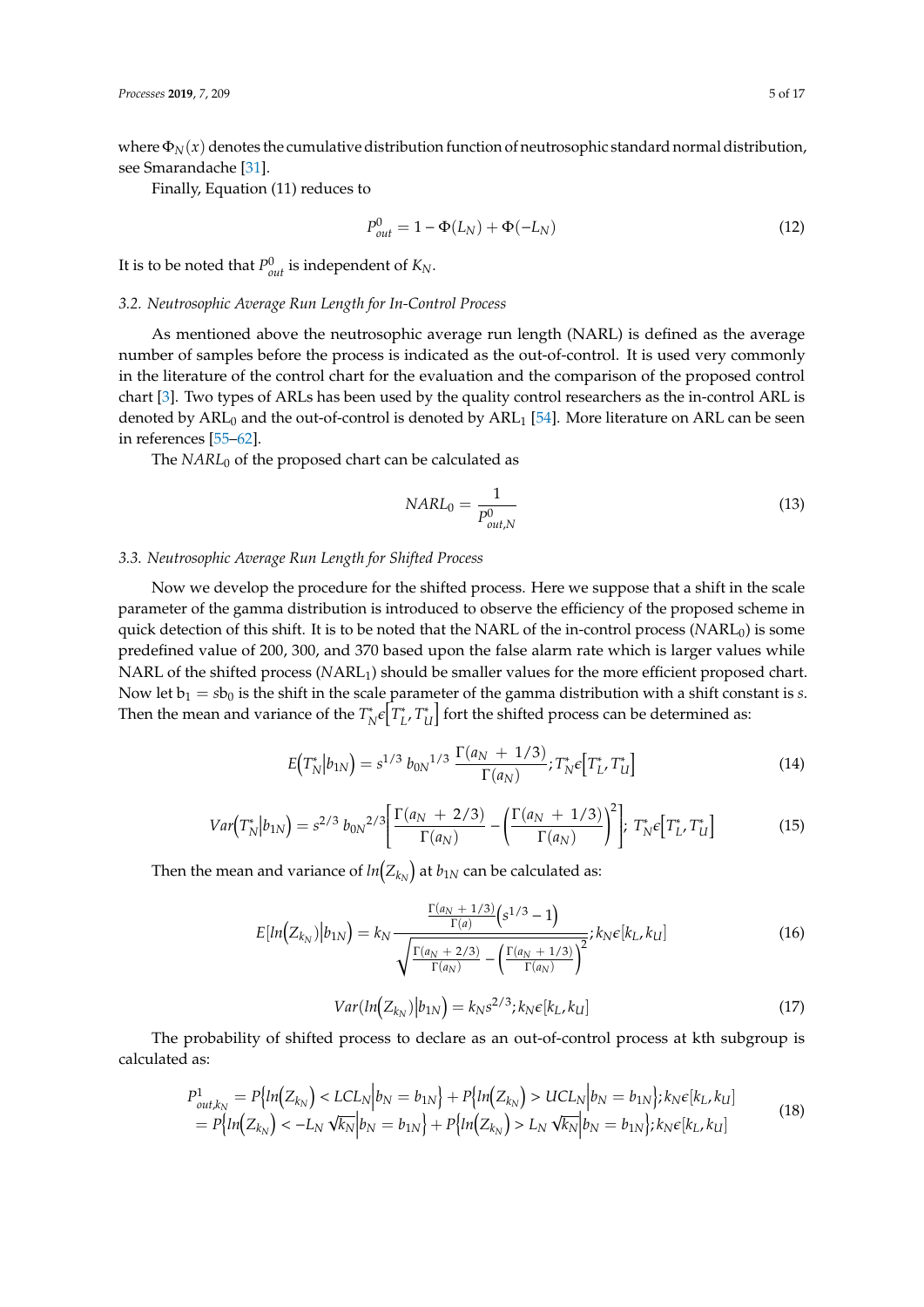Finally, we have

$$
P_{out,k_N}^1 = 1 - \Phi\left(\frac{L_N \sqrt{k_N} - \frac{\kappa_N \cdot \frac{\Gamma(a_N + 1/3)}{\Gamma(a_N)} (s^{1/3} - 1)}{\sqrt{\frac{\Gamma(a_N + 2/3)}{\Gamma(a_N)} - (\frac{\Gamma(a_N + 1/3)}{\Gamma(a_N)})^2}{\sqrt{k_N s^{2/3}}}}}{\kappa_N \epsilon[k_L, k_U]}\right) + \Phi\left(\frac{-L_N \sqrt{k_N} - \frac{k_N \cdot \frac{\Gamma(a_N + 1/3)}{\Gamma(a_N)} (s^{1/3} - 1)}{\sqrt{\frac{\Gamma(a_N + 2/3)}{\Gamma(a_N)} - (\frac{\Gamma(a_N + 1/3)}{\Gamma(a_N)})^2}{\sqrt{k_N s^{2/3}}}}}{\kappa_N \epsilon[k_L, k_U]} \right), \quad (19)
$$

The probability of declaring out-of-control at  $(k + j)$ th subgroup when the process shift occurs at *k* is expressed as

$$
P\{RL = j\} = \left(1 - P_{out,k_N+1}^1\right)\left(1 - P_{out,k_N+2}^1\right)\dots\left(1 - P_{out,k_N+j-1}^1\right)P_{out,k_N+j}^1\tag{20}
$$

where RL is a random variable representing *NARL*<sub>1</sub>.

Therefore,  $ARL<sub>1</sub>$  under the proposed control chart is given as:

$$
NARL_{1N} = P_{out,k_N+1}^1 + 2(1 - P_{out,k_N+1}^1)P_{out,k_N+2}^1 + 3(1 - P_{out,k_N+1}^1)(1 - P_{out,k_N+2}^1)P_{out,k_N+3}^1 + \cdots
$$
 (21)

Note here that the formulae in Equation (1) to Equation (21) under the neutrosophic statistics is the generalization of the formulae in Aslam et al. [\[63\]](#page-15-11).

To determine the control coefficient  $L_N$ ,  $NARL_0$  denoted by  $(r_{N0})$  and the  $NARL_1$  using the above-mentioned methodology, the following stepwise algorithm can be described as:

**Step 1**: Choose a range of control coefficient *L<sup>N</sup>*

**Step 2**: Calculate  $L_N$  such that  $ARL_{0N} \ge r_{N0}$ 

**Step 3**: For a fixed level of  $k_N$  and various shift constants s calculate  $P^1_{out,k_N}$  using Equation (19).

**Step 4**: Calculate the values of  $ARL_{1N}$  for a fixed  $k_N$  for various shift constants s.

Using the above mentioned methodology, an R-language code program was written and run for different parameters such that  $a_N \epsilon[1, 1]$ ,  $a_N \epsilon[5, 5]$  and  $a_N \epsilon[10, 10]$  and using different in-control NARL values as  $r_{0N}\epsilon$ [200, 200],  $r_{0N}\epsilon$ [300, 300] and  $r_{0N}\epsilon$ [370, 370] and different shift levels as  $s = 4.00$ , 3.00, 2.80, 2.50, 2.25, 2.00, 1.90, 1.80, 1.70, 1.60, 1.50, 1.40, 1.30, 1.20, 1.10, 1.00, 0.80, 0.75, 0.70, 0.60, 0.50, 0.40, 0.30, 0.25, 0.[1](#page-6-0)5, 0.10, and 0.05. The *NARL*<sub>1</sub> values are determined and given in Tables 1[–4.](#page-7-0)

**Table 1.** The values of neutrosophic average run length (NARL) when  $a_N \epsilon$  [1.95, 2.05] and  $k_N \epsilon$  [3, 5].

| $k_N$                       | [2.8071, 2.8141] | [2.9354,2.9416]  | [3.0003,3.0012]          |
|-----------------------------|------------------|------------------|--------------------------|
| $\mathcal{S}_{\mathcal{S}}$ |                  | <b>NARL</b>      |                          |
| 4.00                        | [1.28, 1.06]     | [1.32, 1.07]     | [1.34, 1.07]             |
| 3.00                        | [1.76, 1.24]     | [1.88, 1.28]     | [1.95, 1.31]             |
| 2.80                        | [1.98, 1.34]     | [2.13, 1.40]     | [2.22, 1.43]             |
| 2.50                        | [2.50, 1.58]     | [2.75, 1.68]     | [2.89, 1.73]             |
| 2.25                        | [3.27, 1.97]     | [3.67, 2.13]     | [3.91, 2.22]             |
| 2.00                        | [4.75, 2.74]     | [5.48, 3.05]     | $[5.92,\overline{3.22}]$ |
| 1.90                        | [5.74, 3.28]     | [6.71, 3.70]     | [7.29, 3.93]             |
| 1.80                        | [7.13, 4.05]     | [8.47, 4.66]     | [9.28, 4.98]             |
| 1.70                        | [9.18, 5.24]     | [11.1, 6.12]     | [12.26, 6.61]            |
| 1.60                        | [12.32, 7.12]    | [15.19, 8.51]    | [16.96, 9.28]            |
| 1.50                        | [17.4, 10.34]    | [21.93, 12.67]   | [24.76,13.98]            |
| 1.40                        | [26.08, 16.27]   | [33.74, 20.51]   | [38.61, 22.94]           |
| 1.30                        | [41.89, 28.25]   | [55.90,36.86]    | [64.99, 41.90]           |
| 1.20                        | [72.12, 54.92]   | [99.88,74.68]    | [118.35, 86.58]          |
| 1.10                        | [127.96, 115.71] | [185.0, 165.6]   | [224.15, 196.69]         |
| 1.00                        | [200.02, 204.41] | [300.17, 306.26] | [370.82, 371.83]         |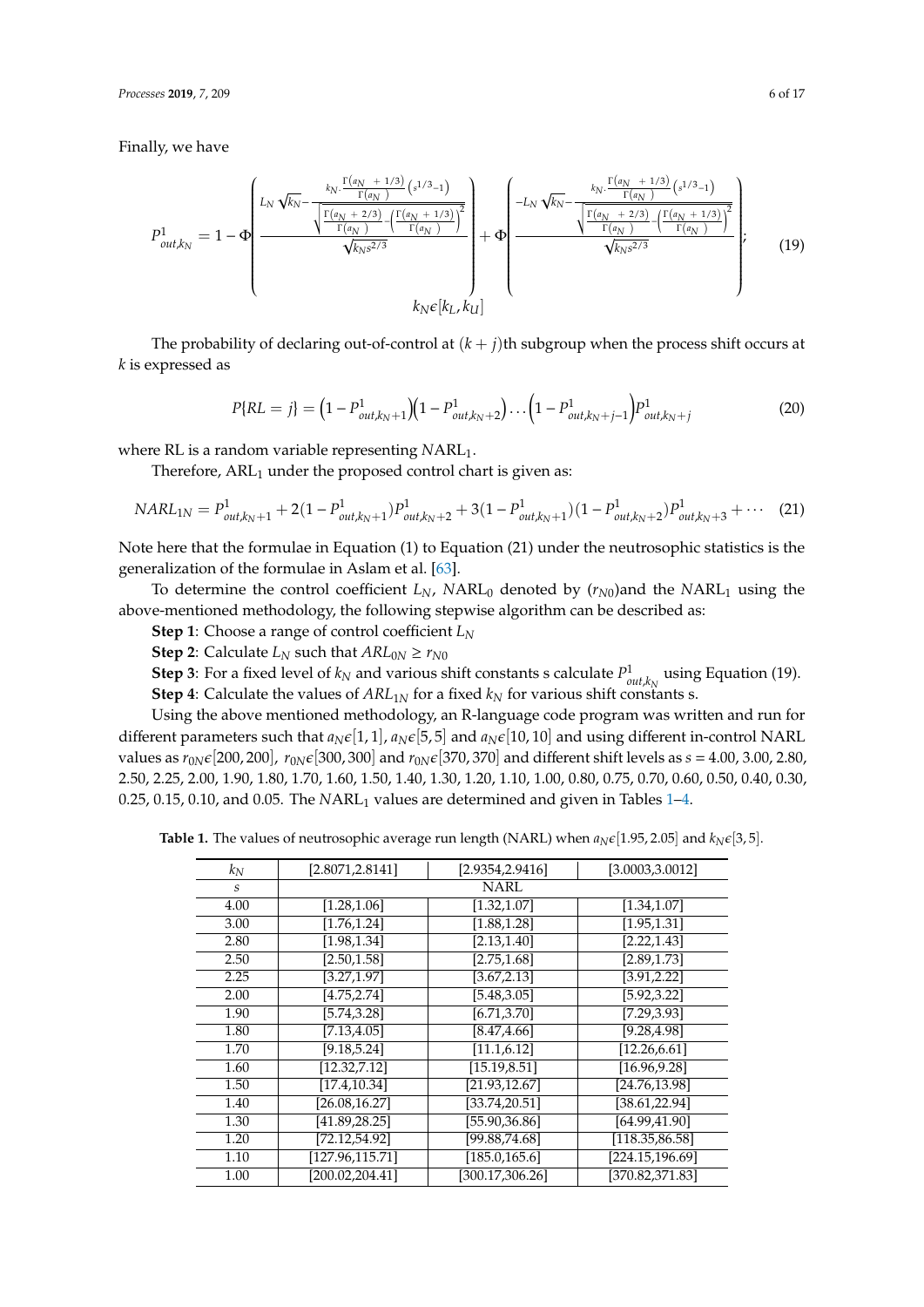<span id="page-6-0"></span>

| $k_N$            | [2.8071, 2.8141] | [2.9354,2.9416] | [3.0003, 3.0012] |
|------------------|------------------|-----------------|------------------|
| $\boldsymbol{S}$ |                  | <b>NARL</b>     |                  |
| 0.80             | [152.58, 98.67]  | [227.95,143.72] | [281.15, 172.31] |
| 0.75             | [119.34, 67.59]  | [177.29, 97.32] | [218.11, 116.09] |
| 0.70             | [90.73, 45.44]   | [134.07, 64.61] | [164.56,76.64]   |
| 0.60             | [49.26, 19.71]   | [71.88, 27.17]  | [87.73, 31.78]   |
| 0.50             | [24.63, 8.22]    | [35.26,10.86]   | [42.65, 12.45]   |
| 0.40             | [11.21, 3.44]    | [15.56, 4.26]   | [18.55, 4.75]    |
| 0.30             | [4.64, 1.60]     | [6.10, 1.82]    | [7.09, 1.95]     |
| 0.25             | [2.91, 1.22]     | [3.68, 1.32]    | [4.19, 1.37]     |
| 0.15             | [1.27, 1.00]     | [1.4, 1.01]     | [1.49, 1.01]     |
| 0.10             | [1.03, 1.00]     | [1.05, 1.00]    | [1.07, 1.00]     |
| 0.05             | [1.00, 1.00]     | [1.00, 1.00]    | [1.00, 1.00]     |

**Table 1.** *Cont.*

**Table 2.** The values of NARL when  $a_N \epsilon$  [1.95, 2.05] and  $k_N \epsilon$  [8, 10].

| $k_N$ | [2.8071, 2.8164] | [2.9354, 2.9436]           | [2.9997, 3.007]        |  |  |
|-------|------------------|----------------------------|------------------------|--|--|
| S     |                  | <b>NARL</b>                |                        |  |  |
| 4.00  | [1.01, 1]        | [1.01,1]                   | [1.01,1]               |  |  |
| 3.00  | [1.07, 1.02]     | [1.08, 1.03]               | [1.09, 1.03]           |  |  |
| 2.80  | [1.11, 1.04]     | [1.13, 1.05]               | [1.14, 1.05]           |  |  |
| 2.50  | [1.23, 1.1]      | [1.27, 1.12]               | [1.29, 1.13]           |  |  |
| 2.25  | [1.43, 1.22]     | [1.5, 1.26]                | [1.54, 1.28]           |  |  |
| 2.00  | [1.86, 1.5]      | [2.01, 1.59]               | [2.1, 1.64]            |  |  |
| 1.90  | [2.17, 1.71]     | [2.38, 1.83]               | $[2.5,1.\overline{9}]$ |  |  |
| 1.80  | [2.63, 2.02]     | [2.93, 2.21]               | [3.1, 2.31]            |  |  |
| 1.70  | [3.34, 2.52]     | [3.8, 2.81]                | [4.07, 2.97]           |  |  |
| 1.60  | [4.51, 3.36]     | [5.25, 3.83]               | [5.69, 4.1]            |  |  |
| 1.50  | [6.58, 4.88]     | $[7.87, 5.72]$             | [8.64, 6.22]           |  |  |
| 1.40  | [10.58, 7.92]    | [13.06, 9.6]               | [14.57, 10.61]         |  |  |
| 1.30  | [19.27, 14.85]   | $[24.\overline{68,18.73}]$ | [28.06, 21.11]         |  |  |
| 1.20  | [40.86, 33.47]   | [54.79,44.29]              | [63.76, 51.16]         |  |  |
| 1.10  | [99.7, 91.45]    | [141.65, 128.72]           | [169.75, 153.39]       |  |  |
| 1.00  | [200.01, 205.94] | [300.2, 308.26]            | [370.01,379.03]        |  |  |
| 0.80  | [63.82, 47.69]   | [91.14, 66.87]             | [109.64, 79.63]        |  |  |
| 0.75  | [39.6, 27.68]    | [55.57, 37.96]             | [66.28, 44.72]         |  |  |
| 0.70  | [24.4, 16.13]    | [33.57, 21.58]             | [39.66, 25.12]         |  |  |
| 0.60  | [9.26, 5.74]     | [12.14, 7.23]              | [14.01, 8.17]          |  |  |
| 0.50  | [3.69, 2.34]     | [4.54, 2.74]               | [5.07, 2.98]           |  |  |
| 0.40  | [1.71, 1.27]     | [1.94, 1.36]               | [2.08, 1.42]           |  |  |
| 0.30  | [1.09, 1.01]     | [1.14, 1.02]               | [1.16, 1.03]           |  |  |
| 0.25  | [1.02, 1.00]     | [1.03, 1.00]               | [1.03, 1.00]           |  |  |
| 0.15  | [1.00, 1.00]     | [1.00, 1.00]               | [1.00, 1.00]           |  |  |
| 0.10  | [1.00, 1.00]     | [1.00, 1.00]               | [1.00, 1.00]           |  |  |
| 0.05  | [1.00, 1.00]     | [1.00, 1.00]               | [1.00, 1.00]           |  |  |

**Table 3.** The values of NARL when  $a_N \epsilon [0.95, 1.05]$  and  $k_N \epsilon [3, 5]$ .

| $k_N$ | [2.8071, 2.8142] | [2.9352, 2.9392] | [2.9997, 3.0056] |
|-------|------------------|------------------|------------------|
| S     |                  | NARL             |                  |
| 4.00  | [2.09, 1.4]      | [2.24, 1.45]     | [2.32, 1.49]     |
| 3.00  | [3.34, 2.02]     | [3.71, 2.17]     | [3.92, 2.26]     |
| 2.80  | [3.86, 2.29]     | [4.33, 2.49]     | [4.61, 2.61]     |
| 2.50  | [5.04, 2.93]     | [5.78, 3.25]     | [6.21, 3.43]     |
| 2.25  | [6.74, 3.88]     | [7.88, 4.38]     | [8.56, 4.69]     |
| 2.00  | [9.78, 5.66]     | [11.74, 6.58]    | [12.92, 7.15]    |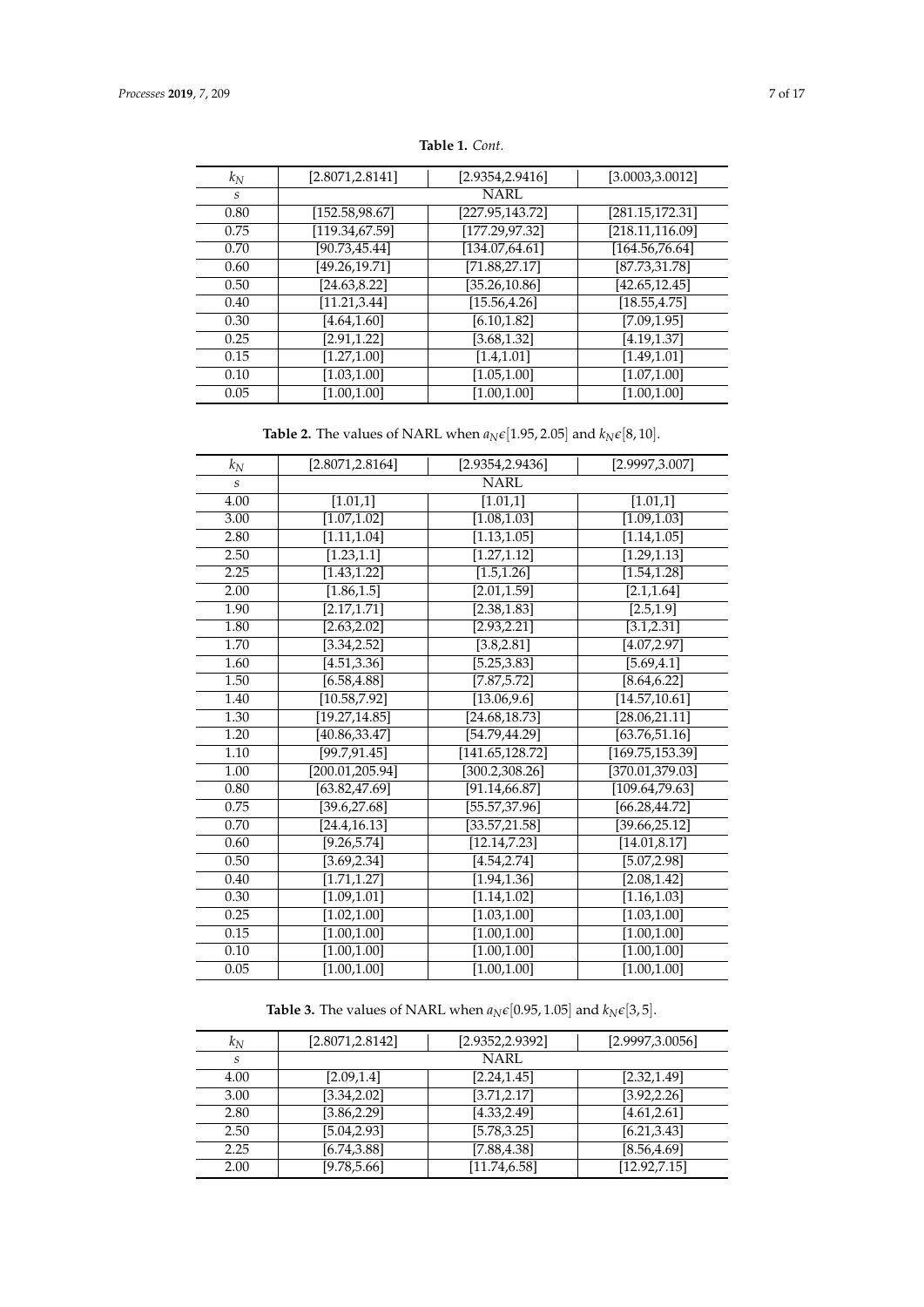| $k_N$ | [2.8071,2.8142]  | [2.9352,2.9392]  | [2.9997,3.0056]  |  |  |
|-------|------------------|------------------|------------------|--|--|
| S     |                  | <b>NARL</b>      |                  |  |  |
| 1.90  | [11.71, 6.84]    | [14.24, 8.05]    | [15.76, 8.81]    |  |  |
| 1.80  | [14.33, 8.5]     | [17.66, 10.15]   | [19.69, 11.19]   |  |  |
| 1.70  | [17.99, 10.91]   | [22.52, 13.24]   | [25.31, 14.73]   |  |  |
| 1.60  | [23.25, 14.56]   | [29.63, 18]      | [33.6,20.23]     |  |  |
| 1.50  | [31.1, 20.36]    | [40.43, 25.71]   | [46.32,29.23]    |  |  |
| 1.40  | [43.21,30.06]    | [57.47,38.92]    | [66.63,44.84]    |  |  |
| 1.30  | [62.46,47.23]    | [85.32,62.95]    | [100.27, 73.68]  |  |  |
| 1.20  | [93.37,78.73]    | [131.5, 108.66]  | [156.99, 129.57] |  |  |
| 1.10  | [140.64, 134.1]  | [204.74,192.56]  | [248.65, 234.62] |  |  |
| 1.00  | [200.02,204.48]  | [300.01,303.91]  | [370.04,377.32]  |  |  |
| 0.80  | [238.37,175.18]  | [365.34,260.87]  | [455.85,324.45]  |  |  |
| 0.75  | [220.33, 142.4]  | [338.02,211.22]  | [422.1,262.24]   |  |  |
| 0.70  | [197.09, 112.31] | [302.88, 166.02] | [378.67,205.82]  |  |  |
| 0.60  | [147.18, 65.42]  | [227.51,95.98]   | [285.52, 118.6]  |  |  |
| 0.50  | [101.86, 34.98]  | [158.66, 50.71]  | [200.09,62.32]   |  |  |
| 0.40  | [64.33, 16.86]   | [100.95, 23.93]  | [127.95, 29.12]  |  |  |
| 0.30  | [35.38, 7.15]    | [55.76,9.77]     | [70.97,11.66]    |  |  |
| 0.25  | [24.24, 4.43]    | [38.16, 5.86]    | [48.62, 6.88]    |  |  |
| 0.15  | [8.68, 1.64]     | [13.36,1.93]     | [16.9, 2.13]     |  |  |
| 0.10  | [4.15, 1.12]     | [6.10, 1.20]     | [7.59, 1.26]     |  |  |
| 0.05  | [1.60, 1.00]     | [2.05, 1.00]     | [2.39, 1.00]     |  |  |

**Table 3.** *Cont.*

**Table 4.** The values of NARL when  $a_N \epsilon [0.95, 1.05]$  and  $k_N \epsilon [8, 10]$ .

<span id="page-7-0"></span>

| $k_N$                       | [2.8071, 2.8145]         | [2.9354,2.9399]          | [2.9998, 3.0019]            |  |
|-----------------------------|--------------------------|--------------------------|-----------------------------|--|
| $\mathcal{S}_{\mathcal{S}}$ | <b>NARL</b>              |                          |                             |  |
| 4.00                        | [1.18, 1.07]             | [1.21, 1.08]             | [1.22, 1.08]                |  |
| 3.00                        | [1.55, 1.27]             | [1.64, 1.32]             | [1.68, 1.34]                |  |
| 2.80                        | [1.72, 1.38]             | $[1.\overline{83,1.44}]$ | [1.90, 1.47]                |  |
| 2.50                        | $[2.\overline{13,1.64}]$ | [2.32, 1.74]             | [2.42, 1.80]                |  |
| 2.25                        | [2.76, 2.05]             | [3.06, 2.22]             | [3.24, 2.32]                |  |
| 2.00                        | [3.97, 2.87]             | [4.53, 3.20]             | [4.86, 3.39]                |  |
| 1.90                        | $\overline{[4.78,3.43]}$ | [5.54, 3.88]             | [5.98, 4.14]                |  |
| 1.80                        | [5.95, 4.25]             | [7.00, 4.89]             | [7.62, 5.25]                |  |
| 1.70                        | [7.68, 5.50]             | [9.20, 6.43]             | [10.10, 6.97]               |  |
| 1.60                        | [10.37, 7.48]            | [12.67, 8.94]            | [14.06, 9.79]               |  |
| 1.50                        | [14.79, 10.84]           | [18.49, 13.27]           | [20.77, 14.71]              |  |
| 1.40                        | $\overline{[22.54,17]}$  | [28.94, 21.4]            | [32.96, 24.07]              |  |
| 1.30                        | [37.13, 29.36]           | [49.22, 38.19]           | [56.97, 43.67]              |  |
| 1.20                        | [66.38, 56.51]           | [91.46, 76.54]           | $\overline{[107.95,89.33]}$ |  |
| 1.10                        | [123.82, 117.26]         | [178.57, 166.92]         | [215.76, 199.71]            |  |
| 1.00                        | [200.02, 204.72]         | [300.15, 304.57]         | [370.2, 372.66]             |  |
| 0.80                        | [133.37, 103.02]         | [197.81, 149.39]         | [242.69, 180.6]             |  |
| 0.75                        | [100.03, 71.35]          | [147.26, 102.35]         | [180.06, 123.11]            |  |
| 0.70                        | [73.11, 48.45]           | [106.83, 68.69]          | [130.19, 82.17]             |  |
| 0.60                        | [36.85, 21.38]           | [52.88, 29.45]           | [63.9, 34.75]               |  |
| 0.50                        | [17.23, 9.02]            | [24.08, 11.93]           | [28.73, 13.8]               |  |
| 0.40                        | [7.48, 3.76]             | [10.03, 4.69]            | [11.73, 5.28]               |  |
| 0.30                        | [3.10, 1.71]             | [3.89, 1.96]             | [4.40, 2.11]                |  |
| 0.25                        | [2.02, 1.28]             | [2.42, 1.39]             | [2.67, 1.46]                |  |
| 0.15                        | [1.09, 1.00]             | [1.14, 1.01]             | [1.18, 1.01]                |  |
| 0.10                        | [1.00, 1.00]             | [1.01, 1.00]             | [1.01, 1.00]                |  |
| 0.05                        | [1.00, 1.00]             | [1.00, 1.00]             | [1.00, 1.00]                |  |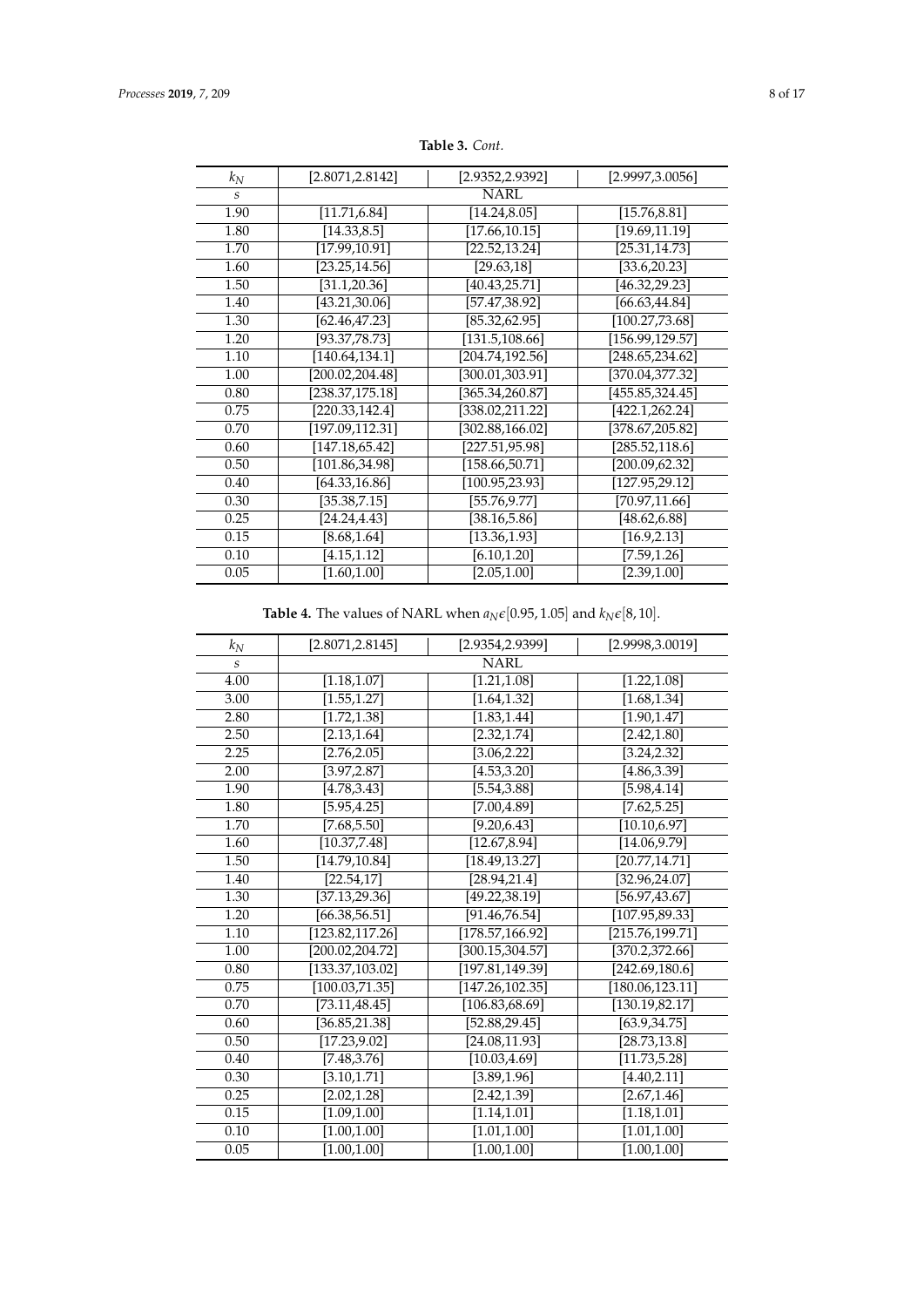From Tables [1](#page-6-0)[–4,](#page-7-0) we note that the indeterminacy interval of NARL decreases when  $k_N \epsilon[k_L, k_l]$  decreases. We also note the increases trend in indeterminacy interval of NARL when  $a_N \epsilon [a_L, a_U]$  decreases.

#### <span id="page-8-0"></span>**4. Advantages of the Proposed Chart**

For the data having some ambiguous observations, Chen et al. [\[33\]](#page-14-18) mentioned that the method which provides the parameters in an indeterminacy interval is said to be more efficient and effective to be applied than the method which provides the determined value of the parameters. Related to the control chart theory, a control chart which provided the smaller values of NARL is called the efficient control chart, see Aslam et al. [\[38\]](#page-14-23). Now we discuss the advantages of the proposed control chart over the control chart proposed by Aslam et al. [\[63\]](#page-15-11) under classical statistics.

#### *4.1. By NARL*

To compare both control chart in terms of NARL, the values of NARL are reported for the same values of control chart parameters. Let  $NARL = ARL<sub>1</sub> + IARL<sub>1</sub>$ , where  $ARL<sub>1</sub>$  denotes the values of ARL of the chart under classical statistics and  $I\epsilon$ [inf*I*, inf*U*] be the indeterminacy interval. Table [5](#page-8-1) is presented for both control chart when  $a_N \in [0.95, 0.95]$  $a_N \in [0.95, 0.95]$  $a_N \in [0.95, 0.95]$  and  $k_N \in [8, 8]$ . From Table 5, it can be noted that the proposed control provides the values of NARL in the indeterminacy interval while the existing control chart proposed by Aslam et al. [\[63\]](#page-15-11) provides the determined values of ARL. For example, when  $s = 1.50$ , the indeterminacy interval from the proposed chart is *NARL* = 14.77 + *I*14.77; *I* $\epsilon$ [0, 0.4122]. The value of ARL from [\[63\]](#page-15-11) chart is 20.76. It means that when *s* = 1.50, the control chart will be out-of-control between 14th and 20th sample. By comparing both the control chart, it is concluded that the proposed control chart under uncertain situations is more effective than the control chart proposed by Aslam et al. [\[63\]](#page-15-11).

| $\boldsymbol{s}$ |             | Control Chart [63] |          | The Proposed Chart |                            |                  |
|------------------|-------------|--------------------|----------|--------------------|----------------------------|------------------|
|                  | <b>ARLs</b> |                    |          | <b>NARL</b>        |                            |                  |
| 4.00             | 1.178764    | 1.206864           | 1.2224   | [1.18, 1.07]       | [1.21, 1.08]               | [1.22, 1.08]     |
| 3.00             | 1.550192    | 1.635354           | 1.68279  | [1.55, 1.27]       | [1.64, 1.32]               | [1.68, 1.34]     |
| 2.80             | 1.720708    | 1.833704           | 1.896919 | [1.72, 1.38]       | [1.83, 1.44]               | [1.90, 1.47]     |
| 2.50             | 2.133142    | 2.317927           | 2.422306 | [2.13, 1.64]       | [2.32, 1.74]               | [2.42, 1.80]     |
| 2.25             | 2.757243    | 3.061253           | 3.23504  | [2.76, 2.05]       | [3.06, 2.22]               | [3.24, 2.32]     |
| 2.00             | 3.967114    | 4.530703           | 4.858373 | [3.97, 2.87]       | [4.53, 3.20]               | [4.86, 3.39]     |
| 1.90             | 4.783924    | 5.539304           | 5.982269 | $[4.78, 3.43]$     | [5.54, 3.88]               | [5.98, 4.14]     |
| 1.80             | 5.950011    | 6.99735            | 7.617622 | [5.95, 4.25]       | [7.00, 4.89]               | $[7.62, 5.25]$   |
| 1.70             | 7.680794    | 9.193211           | 10.09918 | [7.68, 5.50]       | [9.20, 6.43]               | [10.10, 6.97]    |
| 1.60             | 10.37155    | 12.66559           | 14.058   | [10.37, 7.48]      | [12.67, 8.94]              | [14.06, 9.79]    |
| 1.50             | 14.79182    | 18.4856            | 20.76225 | [14.79, 10.84]     | [18.49, 13.27]             | [20.77, 14.71]   |
| 1.40             | 22.53872    | 28.93451           | 32.94814 | [22.54, 17]        | [28.94, 21.4]              | [32.96, 24.07]   |
| 1.30             | 37.12749    | 49.20506           | 56.94885 | [37.13, 29.36]     | $\overline{[49.22,38.19]}$ | [56.97, 43.67]   |
| 1.20             | 66.37585    | 91.41983           | 107.9055 | [66.38, 56.51]     | [91.46, 76.54]             | [107.95, 89.33]  |
| 1.10             | 123.8084    | 178.4871           | 215.6592 | [123.82, 117.26]   | [178.57, 166.92]           | [215.76, 199.71] |
| 1.00             | 200         | 300                | 370.0001 | [200.02,204.72]    | [300.15, 304.57]           | [370.2, 372.66]  |
| 0.80             | 133.3607    | 197.7073           | 242.5684 | [133.37, 103.02]   | [197.81, 149.39]           | [242.69, 180.6]  |
| 0.75             | 100.0185    | 147.1854           | 179.9717 | [100.03, 71.35]    | [147.26, 102.35]           | [180.06, 123.11] |
| 0.70             | 73.10437    | 106.7805           | 130.1201 | [73.11, 48.45]     | [106.83, 68.69]            | [130.19, 82.17]  |
| 0.60             | 36.84876    | 52.85517           | 63.86527 | [36.85, 21.38]     | [52.88, 29.45]             | [63.9, 34.75]    |
| 0.50             | 17.23191    | 24.06818           | 28.71763 | [17.23, 9.02]      | [24.08, 11.93]             | [28.73, 13.8]    |
| 0.40             | 7.479311    | 10.02559           | 11.72831 | [7.48, 3.76]       | [10.03, 4.69]              | [11.73, 5.28]    |
| 0.30             | 3.097514    | 3.884251           | 4.398122 | [3.10, 1.71]       | [3.89, 1.96]               | [4.40, 2.11]     |
| 0.25             | 2.023985    | 2.417816           | 2.672091 | [2.02, 1.28]       | $[2.42, 1.39]$             | [2.67, 1.46]     |
| 0.15             | 1.090389    | 1.144401           | 1.180756 | [1.09, 1.00]       | [1.14, 1.01]               | [1.18, 1.01]     |
| 0.10             | 1.003689    | 1.008166           | 1.011881 | [1.00, 1.00]       | [1.01, 1.00]               | [1.01, 1.00]     |
| 0.05             | 1.000       | 1.000              | 1.000001 | [1.00, 1.00]       | [1.00, 1.00]               | [1.00, 1.00]     |

<span id="page-8-1"></span>**Table 5.** Comparison of average run length values at different levels of shift when  $a = 0.95$  and  $k = 8$ .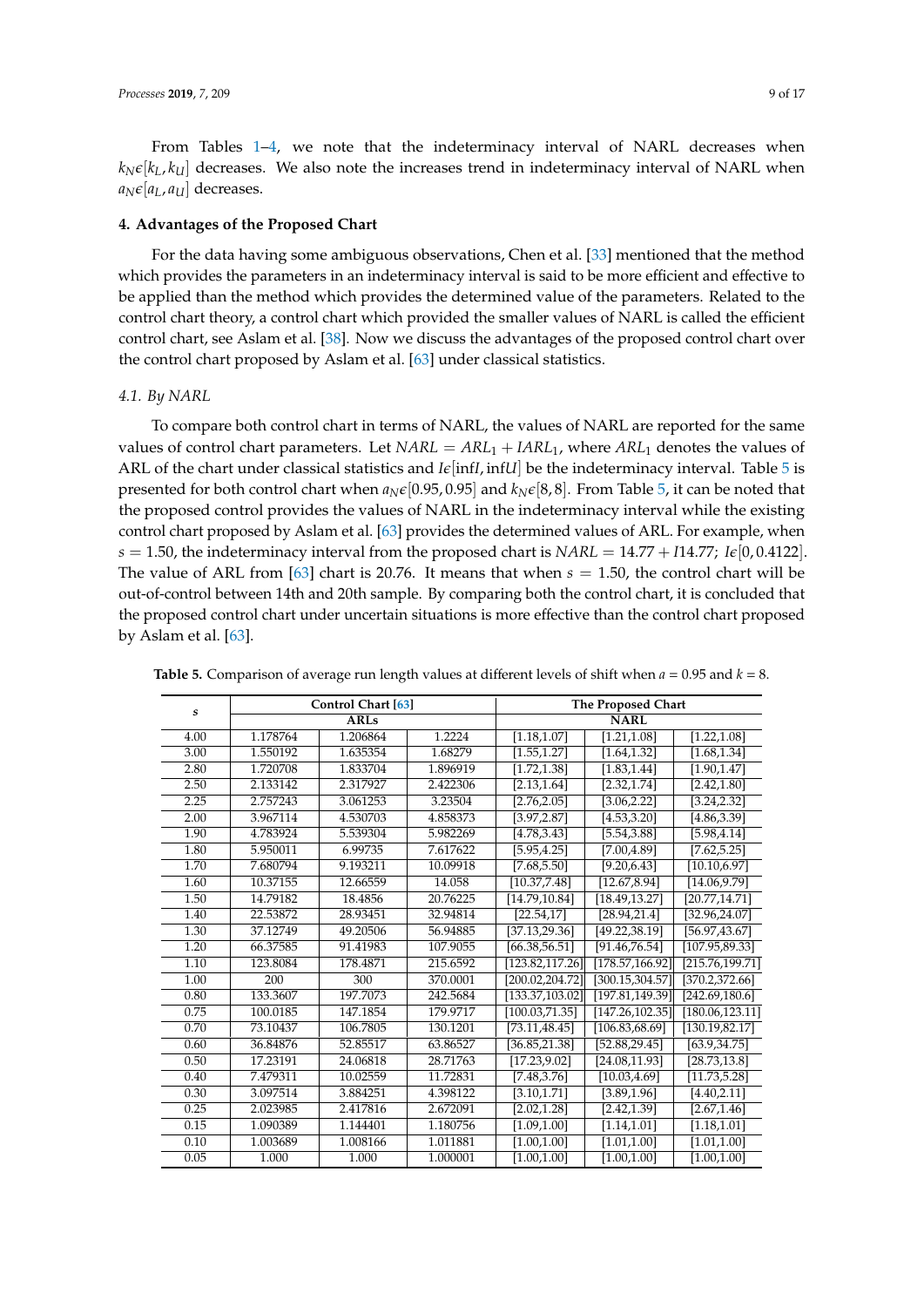#### *4.2. By Simulation* Control charts are used for monitoring the process for unusual changes in the process. The proposed scheme has been developed for the efficient monotoning of the mean time of the mean time of the process

Control charts are used for monitoring the process for unusual changes in the process. The proposed scheme has been developed for the efficient monitoring of the mean time of the process under uncertainty environment. The proposed control chart has been examined using the simulation data of the mean time between two events. The first 20 neutrosophic observations are generated from the neutrosophic gamma distributio[n](#page-13-2) with n[eu](#page-13-4)trosophic parameters  $K_N = [3,5]$ ,  $a_N = [1.95,2.05]$  and  $b_N = [2,2.2]$ . The next  $\overrightarrow{20}$  observations are generated from the same distribution with  $s = 1.50$ . The gamma distributed data is transformed into a neutrosophic normal distribution using the transformation  $T_N^* = T_N^{1/3}$ ta is transformed into a neutrosophic normal distribution using the transformation  $T_N^* = T_N^{1/3}$ . At these parameters, the tabulated value of  $ARLN_1\varepsilon[24.76, 13.98]$ . It is expected that the process will be out-of-control between 14th sample and 24th sample. We plotted the values of statistic  $ln(Z_{k_N})$  on the control chart in [Fig](#page-9-0)ure 1. From Figure 1, it is clear that the first shift is at the 38th sample. The values of  $ln(Z_{k_N})$  are also calculated for Aslam et al. [\[63\]](#page-15-11) and plotted in Figure 2. From Figure 2, we note no shift indication in the process. By comparing both control charts, it is concluded that the proposed control chart provides the values of NARL in indeterminacy interval and gives the quick indication about the shift in the process as compared to the existing sampling plan. A quick indication in the shift in the process helps industrial engineers to identify the cause of variation which resulted in minimizing the non-conforming items.

<span id="page-9-0"></span>

**Figure 1.** The proposed chart for the simulated data.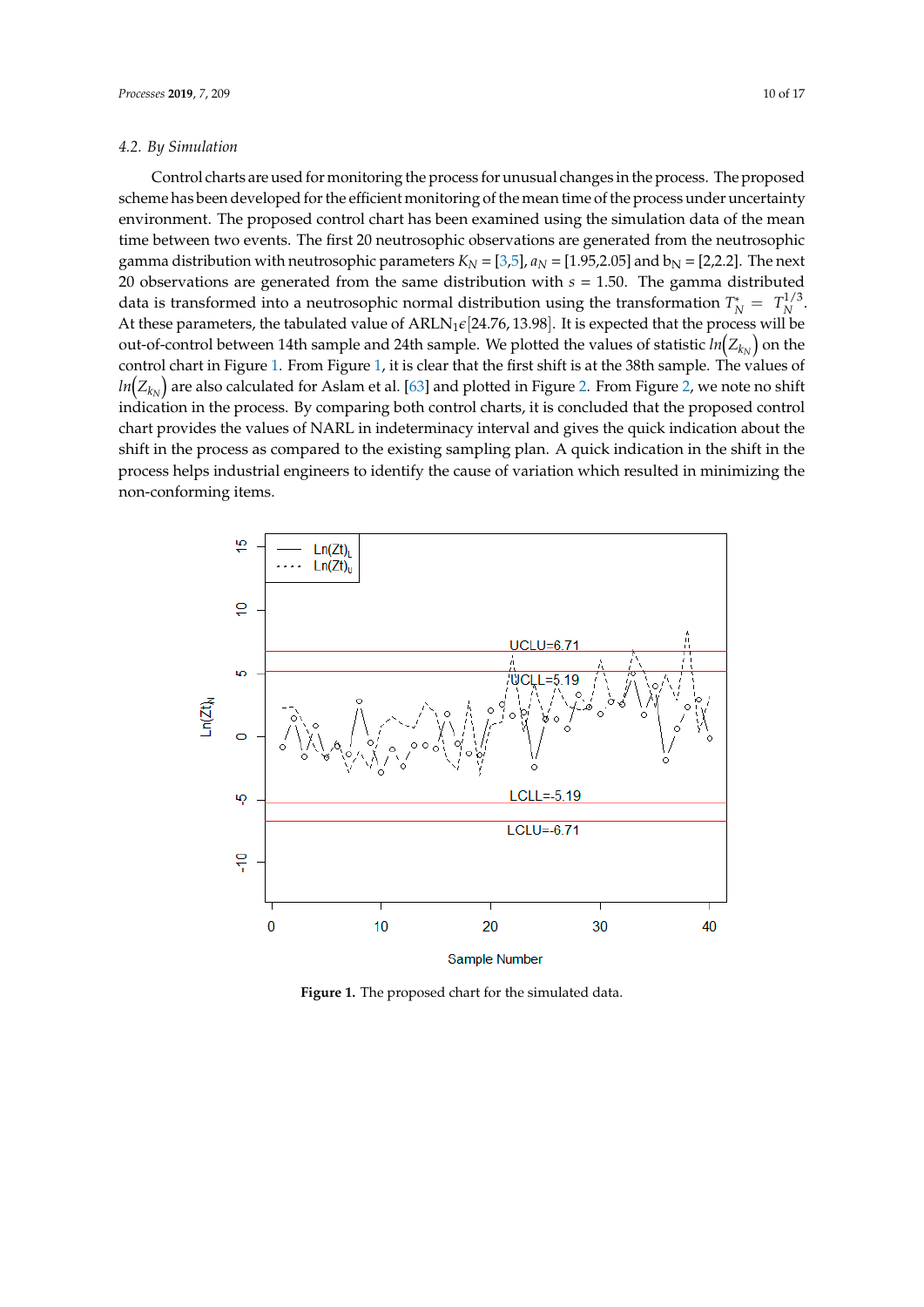<span id="page-10-0"></span>

**Figure 2.** The existing chart for the simulated data.

### **5. Real Example**

The application of the proposed control will be given in the healthcare department. Healthcare practitioners are interested in applying the proposed control chart for the monitoring of urinary tract infections (UTI) among male patients in a large hospital. A similar study was done by Santiago and Smith [\[64\]](#page-15-12) and Aslam et al. [\[63\]](#page-15-11) using classical statistics. The UTIs data is measured with the help of measurement devices. Therefore, there is a chance that observations are more fuzzy or imprecise. Under this uncertainty situation, the application of the existing control chart under classical statistics may mislead healthcare practitioners in monitoring the UTIs. Therefore, the proposed control chart is quite reasonable to apply for the monitoring of the UTIs infection. The neutrosophic data, which follows the gamma distribution with  $a_N \epsilon$ [1.95, 2.05] and  $b_N \epsilon$ [2, 2.2] is reported in Table [6.](#page-11-0)

The control limits are calculated as follows:  $UCL_N = L_N \sqrt{k_N}$ ;  $UCL_N \epsilon[-5.19, -6.71]$  and  $LCL_N = -L_N \sqrt{k_N}$ ;  $LCL_N \epsilon [5.19, 6.71]$ . We set the initial value of  $Z_0 = 1$  and  $B(O_0) = 0.5$ . As,  $Z_{k_N} = Z_{k_N-1} exp \left( \frac{T_N^* - \mu_{T_N^*}}{\sigma_{T_N^*}} \right)$ ! which yield  $Z_{k_1} \epsilon [0.985, 54.568]$ . The values of neutrosophic statistic  $ln \Bigl(Z_{k_N}\Bigr)$ are plotted in Figure [3.](#page-12-0) From Figure [3,](#page-12-0) we note although the process is an in-control state, the 16th sample and 33rd sample are near the control limits which indicate some issue in the process. The values of  $ln(Z_{k_N})$  under classical statistics are also plotted in Figure [4.](#page-12-1) From Figure [4,](#page-12-1) it can be seen that only one point is near to control limit. By comparing both charts, it is concluded that the proposed control chart indicates that there is some issue in the process which should be identified. Therefore, the proposed control is more beneficial to be applied for the monitoring of UTIs inspection among male patients.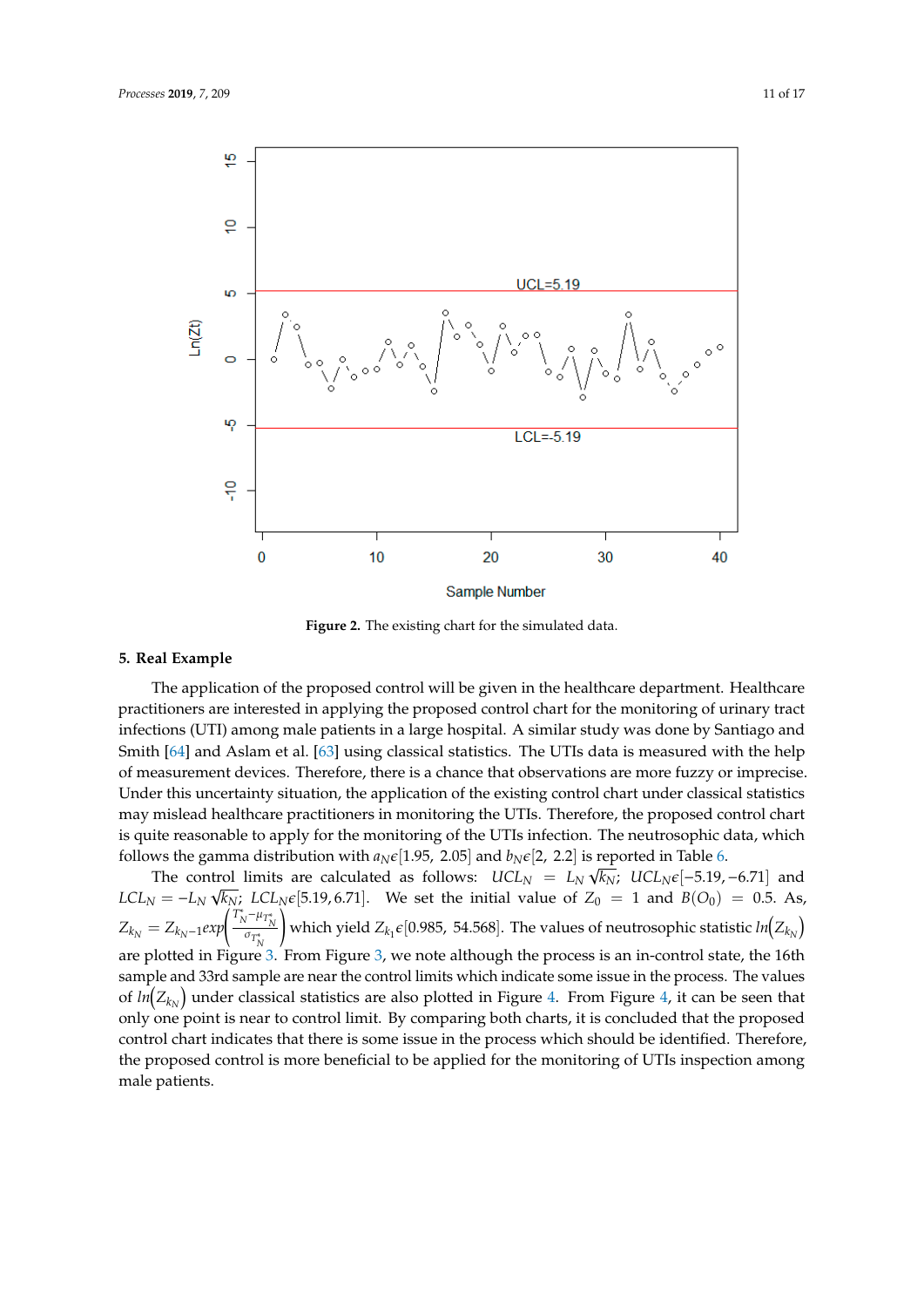<span id="page-11-0"></span>

| Sr. #           | B(k)                        | z(k)                        | ln(zk)                      |  |
|-----------------|-----------------------------|-----------------------------|-----------------------------|--|
| 1               | [0.496, 0.982]              | [0.985, 54.568]             | $[-0.015, 3.999]$           |  |
| $\overline{2}$  | [0.968, 0.261]              | [30.555, 0.353]             | $\overline{[3.42,-1.04]}$   |  |
| 3               | [0.922, 0.252]              | [11.788, 0.338]             | $[2.467,-1.086]$            |  |
| $\overline{4}$  | [0.403, 0.290]              | [0.675, 0.408]              | $[-0.393,-0.897]$           |  |
| 5               | [0.432, 0.654]              | [0.761, 1.891]              | $[-0.274, 0.637]$           |  |
| 6               | [0.096, 0.652]              | [0.106, 1.872]              | $[-2.247, 0.627]$           |  |
| 7               | [0.490, 0.988]              | [0.962, 83.351]             | $[-0.039, 4.423]$           |  |
| $\overline{8}$  | [0.204, 0.264]              | [0.256, 0.358]              | $[-1.363, -1.028]$          |  |
| $\overline{9}$  | [0.287, 0.820]              | [0.403, 4.546]              | $[-0.908, 1.514]$           |  |
| 10              | [0.325, 0.519]              | [0.481, 1.078]              | $[-0.732, 0.075]$           |  |
| 11              | [0.795, 0.904]              | [3.885, 9.443]              | [1.357, 2.245]              |  |
| 12              | [0.396, 0.941]              | [0.656, 15.825]             | $[-0.421, 2.762]$           |  |
| $\overline{13}$ | [0.740, 0.049]              | [2.843, 0.051]              | $[1.045, -2.974]$           |  |
| 14              | [0.361, 0.017]              | [0.564, 0.017]              | $[-0.572, -4.048]$          |  |
| $\overline{15}$ | [0.084, 0.331]              | [0.091, 0.496]              | $[-2.393,-0.701]$           |  |
| 16              | [0.972, 0.278]              | [34.857, 0.385]             | $[3.551,-0.956]$            |  |
| 17              | [0.849, 0.109]              | [5.611, 0.122]              | $[1.725,-2.101]$            |  |
| $\overline{18}$ | [0.932, 0.06]               | [13.683, 0.064]             | $\overline{[2.616,-2.75]}$  |  |
| 19              | [0.752, 0.086]              | [3.028, 0.094]              | $[1.108, -2.364]$           |  |
| 20              | [0.293, 0.621]              | [0.414, 1.64]               | $[-0.883, 0.495]$           |  |
| 21              | [0.924, 0.304]              | [12.2, 0.436]               | $[2.501,-0.829]$            |  |
| 22              | [0.631, 0.636]              | [1.709, 1.748]              | [0.536, 0.558]              |  |
| $\overline{23}$ | [0.859, 0.611]              | $\overline{[6.108, 1.572]}$ | [1.810, 0.452]              |  |
| 24              | [0.863, 0.812]              | [6.296, 4.306]              | [1.840, 1.460]              |  |
| $\overline{25}$ | [0.279, 0.983]              | [0.388, 59.465]             | $[-0.947, 4.085]$           |  |
| 26              | [0.208, 0.191]              | [0.263, 0.236]              | $[-1.337, -1.445]$          |  |
| 27              | [0.691, 0.232]              | [2.236, 0.303]              | $\overline{[0.805,-1.195]}$ |  |
| 28              | [0.052, 0.896]              | [0.055, 8.661]              | $[-2.908, 2.159]$           |  |
| 29              | [0.659, 0.608]              | [1.936, 1.551]              | [0.660, 0.439]              |  |
| 30              | [0.252, 0.981]              | [0.337, 50.315]             | $[-1.087, 3.918]$           |  |
| 31              | $\overline{[0.186, 0.221]}$ | [0.229, 0.283]              | $[-1.475,-1.262]$           |  |
| $\overline{32}$ | [0.968, 0.286]              | [29.788, 0.4]               | $[3.394,-0.916]$            |  |
| 33              | [0.324, 0.279]              | [0.479, 0.387]              | $[-0.736,-0.95]$            |  |
| 34              | [0.791, 0.157]              | [3.78, 0.186]               | $[1.33,-1.684]$             |  |
| $\overline{35}$ | [0.217, 0.812]              | [0.277, 4.321]              | $[-1.284, 1.464]$           |  |
| 36              | [0.08, 0.942]               | [0.086, 16.316]             | $[-2.449, 2.792]$           |  |
| $\overline{37}$ | [0.246, 0.273]              | [0.327, 0.376]              | $[-1.119,-0.979]$           |  |
| $\overline{38}$ | [0.398, 0.914]              | [0.66, 10.644]              | $[-0.415, 2.365]$           |  |
| $\overline{39}$ | [0.625, 0.358]              | [1.665, 0.557]              | $[0.51,-0.586]$             |  |
| 40              | [0.720, 0.286]              | [2.569, 0.400]              | $[0.944,-0.916]$            |  |

**Table 6.** The data for a real example.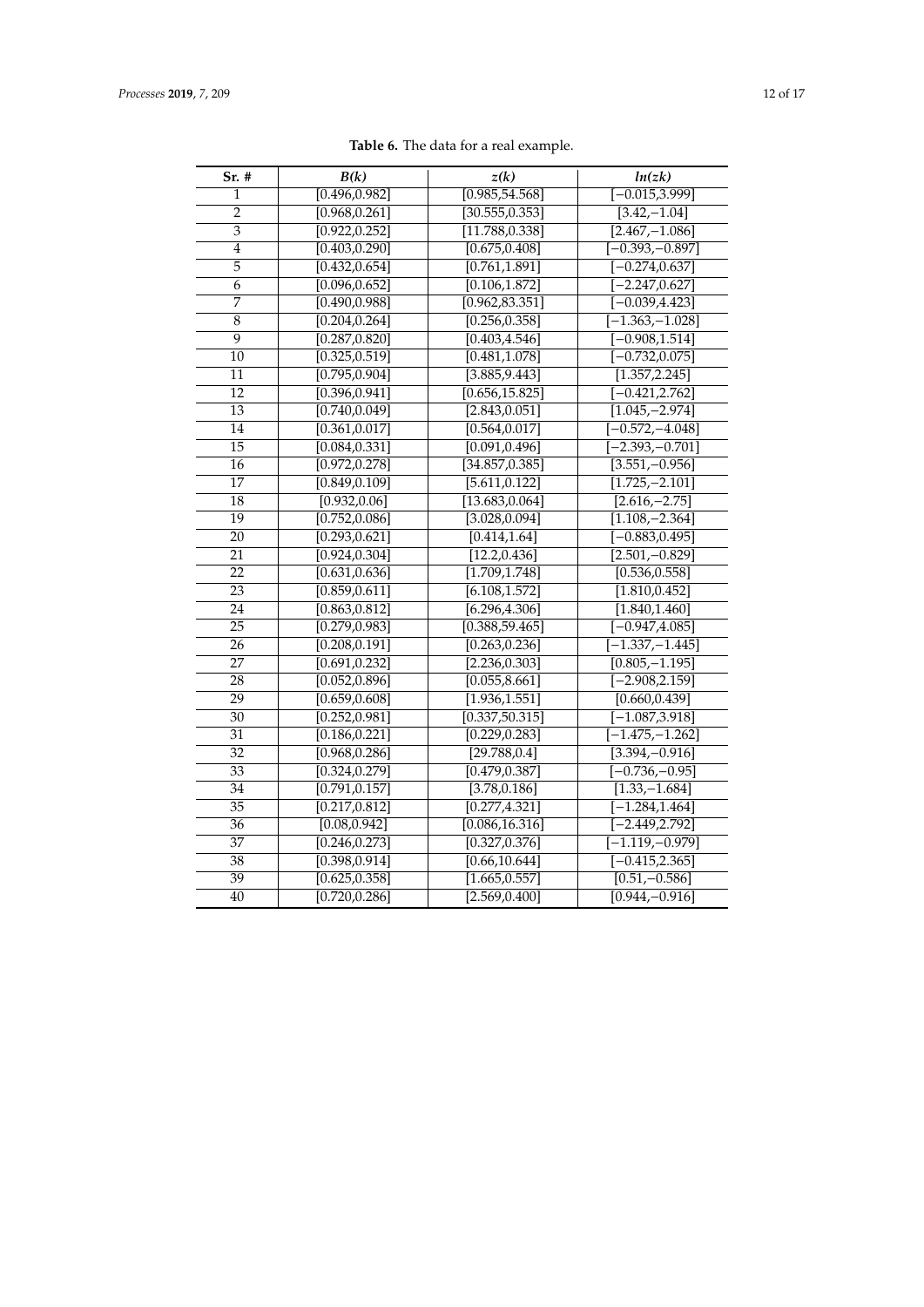<span id="page-12-0"></span>

Sample Number

**Figure 3.** The proposed chart for the real data.

<span id="page-12-1"></span>

**Figure 4.** The existing chart for the real data.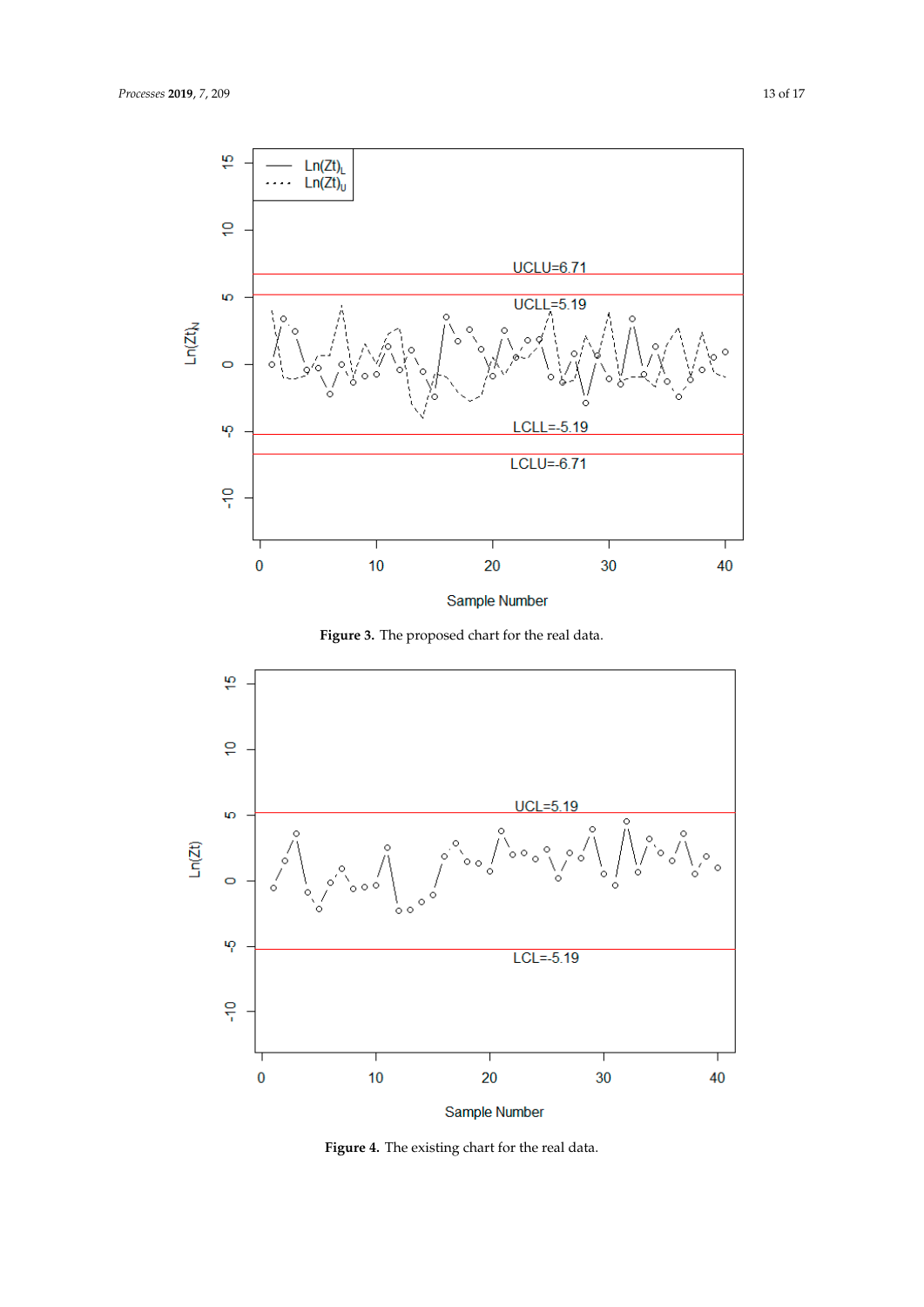#### **6. Conclusions**

In this article, a control chart for the belief statistic under the gamma distribution has been presented when the interested quality characteristics of the process are imprecise, incomplete and vague. Although there are numerous techniques available in the literature like the fuzzy logic the proposed scheme is effective in dealing with vague information. The control limits have been determined for different settings of the parameters and different levels of process shifts. In this paper, the average run lengths for many settings of the proposed technique have been tabulated. The comparison of the proposed chart with the existing chart for different process shifts have been tested and it has been observed that the proposed chart is an effective addition in the toolkit of the quality control experts. We conclude that the proposed control is more robustness in detecting cause of variation in the process than the chart under classical statistics in uncertainty. The proposed chart can further be extended for other probability distributions, see, for example, references [\[65\]](#page-16-0) and [\[66\]](#page-16-1), particularly for the multivariate case.

**Author Contributions:** M.A.; R.A.R.B., N.K., and M.A. conceived and designed the experiments; M.A. and N.K. performed the experiments; M.A. and N.K. analyzed the data; M.A. contributed reagents/materials/analysis tools; M.A. wrote the paper.

**Funding:** This work was supported by the Deanship of Scientific Research (DSR), King Abdulaziz University, Jeddah, under grant No. (130-107-D1440). The author, therefore, gratefully acknowledge the DSR technical and financial support.

**Acknowledgments:** The authors are deeply thankful to the editor and reviewers for their valuable suggestions to improve the quality of this manuscript.

**Conflicts of Interest:** The authors declare no conflict of interest regarding this paper.

#### **References**

- <span id="page-13-0"></span>1. Gülbay, M.; Kahraman, C.; Ruan, D. α-Cut fuzzy control charts for linguistic data. *Int. J. Intell. Syst.* **2004**, *19*, 1173–1195. [\[CrossRef\]](http://dx.doi.org/10.1002/int.20044)
- <span id="page-13-1"></span>2. Demirli, K.; Vijayakumar, S. Fuzzy logic based assignable cause diagnosis using control chart patterns. *Inf. Sci.* **2010**, *180*, 3258–3272. [\[CrossRef\]](http://dx.doi.org/10.1016/j.ins.2010.05.009)
- <span id="page-13-2"></span>3. Montgomery, C.D. *Introduction to Statistical Quality Control*, 6th ed.; John Wiley & Sons, Inc.: New York, NY, USA, 2009.
- <span id="page-13-3"></span>4. Cheng, C.-B. Fuzzy process control: Construction of control charts with fuzzy numbers. *Fuzzy Sets Syst.* **2005**, *154*, 287–303. [\[CrossRef\]](http://dx.doi.org/10.1016/j.fss.2005.03.002)
- <span id="page-13-4"></span>5. Gülbay, M.; Kahraman, C. An alternative approach to fuzzy control charts: Direct fuzzy approach. *Inf. Sci.* **2007**, *177*, 1463–1480. [\[CrossRef\]](http://dx.doi.org/10.1016/j.ins.2006.08.013)
- <span id="page-13-5"></span>6. Fallah Nezhad, M.S.; Akhavan Niaki, S.T. A new monitoring design for uni-variate statistical quality control charts. *Inf. Sci.* **2010**, *180*, 1051–1059. [\[CrossRef\]](http://dx.doi.org/10.1016/j.ins.2009.11.033)
- <span id="page-13-6"></span>7. Aksoy, H. Use of gamma distribution in hydrological analysis. *Turk. J. Eng. Environ. Sci.* **2000**, *24*, 419–428.
- 8. Zhang, C.; Zhang, C.W.; Xie, M.; Liu, J.Y.; Goh, T.N. A control chart for the Gamma distribution as a model of time between events. *Int. J. Prod. Res.* **2007**, *45*, 5649–5666. [\[CrossRef\]](http://dx.doi.org/10.1080/00207540701325082)
- 9. Aslam, M.; Arif, O.-H.; Jun, C.-H. A Control Chart for Gamma Distribution using Multiple Dependent State Sampling. *Ind. Eng. Manag. Syst.* **2017**, *16*, 109–117. [\[CrossRef\]](http://dx.doi.org/10.7232/iems.2017.16.1.109)
- 10. Chen, F.; Yeh, C.-H. Economic statistical design of non-uniform sampling scheme X bar control charts under non-normality and Gamma shock using genetic algorithm. *Expert Syst. Appl.* **2009**, *36*, 9488–9497. [\[CrossRef\]](http://dx.doi.org/10.1016/j.eswa.2009.01.018)
- 11. Al-Oraini, H.A.; Rahim, M. Economic statistical design of X control charts for systems with Gamma (λ, 2) in-control times. *Comput. Ind. Eng.* **2002**, *43*, 645–654. [\[CrossRef\]](http://dx.doi.org/10.1016/S0360-8352(02)00119-5)
- 12. Bhaumik, D.K.; Gibbons, R.D. One-sided approximate prediction intervals for at least p of m observations from a gamma population at each of r locations. *Technometrics* **2006**, *48*, 112–119. [\[CrossRef\]](http://dx.doi.org/10.1198/004017005000000355)
- <span id="page-13-7"></span>13. Khan, N.; Aslam, M.; Ahmad, L.; Jun, C.H. A Control Chart for Gamma Distributed Variables Using Repetitive Sampling Scheme. *Pak. J. Stat. Oper. Res.* **2017**, *13*, 47–61. [\[CrossRef\]](http://dx.doi.org/10.18187/pjsor.v13i1.1390)
- <span id="page-13-8"></span>14. Kaya, I.; Erdoğan, M.; Yıldız, C. Analysis and control of variability by using fuzzy individual control charts. *Appl. Soft Comput.* **2017**, *51*, 370–381. [\[CrossRef\]](http://dx.doi.org/10.1016/j.asoc.2016.11.048)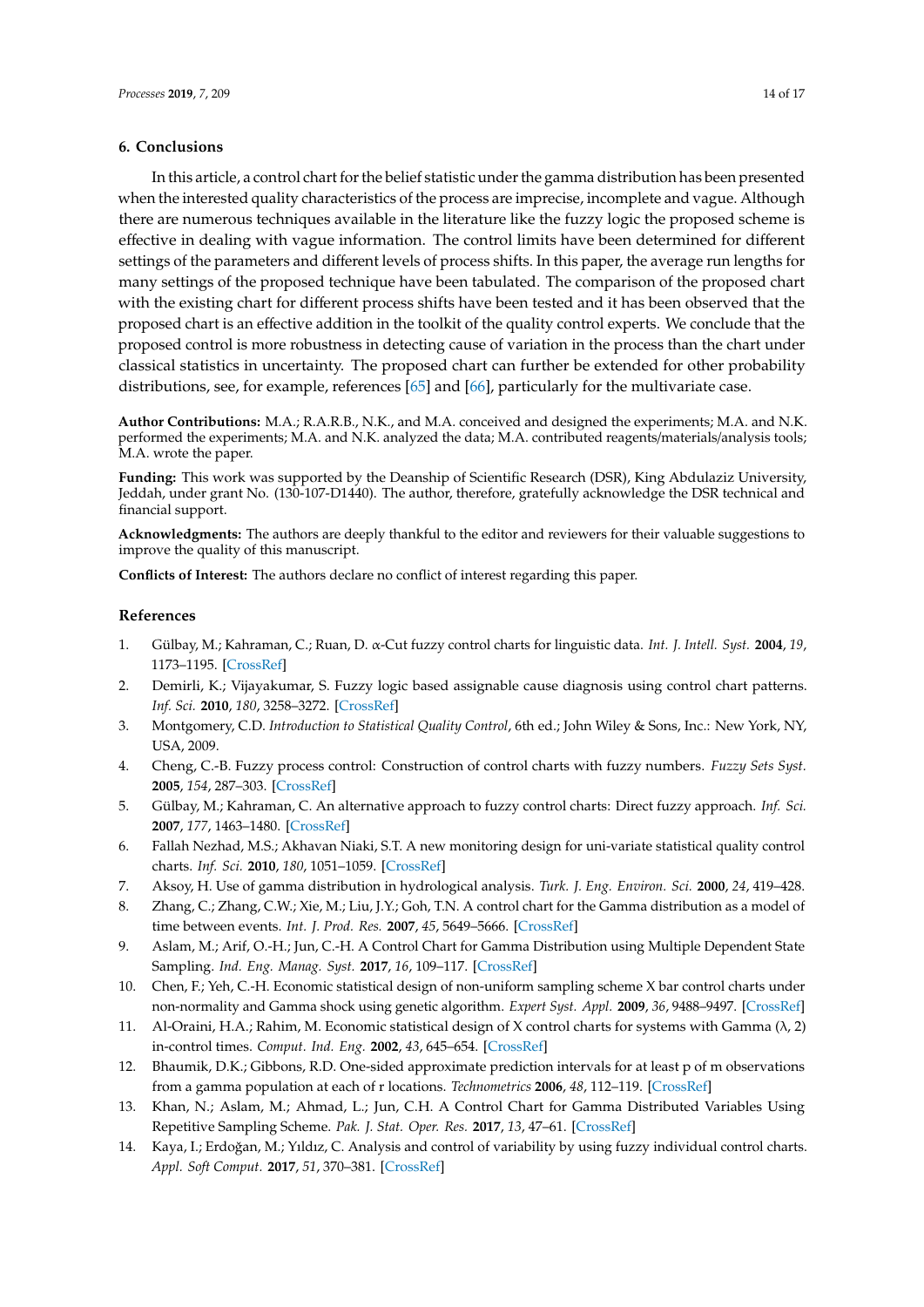- <span id="page-14-0"></span>15. Smarandache, F. Neutrosophic logic-generalization of the intuitionistic fuzzy logic. *arXiv*, 2003; arXiv:math/0303009.
- <span id="page-14-1"></span>16. Şentürk, S.; Erginel, N.; Kaya, İ.; Kahraman, C. Fuzzy exponentially weighted moving average control chart for univariate data with a real case application. *Appl. Soft Comput.* **2014**, *22*, 1–10. [\[CrossRef\]](http://dx.doi.org/10.1016/j.asoc.2014.04.022)
- <span id="page-14-2"></span>17. Zadeh, L.A. Fuzzy sets. *Inf. Control* **1965**, *8*, 338–353. [\[CrossRef\]](http://dx.doi.org/10.1016/S0019-9958(65)90241-X)
- <span id="page-14-3"></span>18. Wang, J.-H.; Raz, T. On the construction of control charts using linguistic variables. *Int. J. Prod. Res.* **1990**, *28*, 477–487. [\[CrossRef\]](http://dx.doi.org/10.1080/00207549008942731)
- <span id="page-14-4"></span>19. Raz, T.; Wang, J.-H. Probabilistic and membership approaches in the construction of control charts for linguistic data. *Prod. Plan. Control* **1990**, *1*, 147–157. [\[CrossRef\]](http://dx.doi.org/10.1080/09537289008919311)
- <span id="page-14-5"></span>20. Taleb, H.; Limam, M. On fuzzy and probabilistic control charts. *Int. J. Prod. Res.* **2002**, *40*, 2849–2863. [\[CrossRef\]](http://dx.doi.org/10.1080/00207540210137602)
- <span id="page-14-6"></span>21. Kanagawa, A.; Tamaki, F.; Ohta, H. Control charts for process average and variability based on linguistic data. *Int. J. Prod. Res.* **1993**, *31*, 913–922. [\[CrossRef\]](http://dx.doi.org/10.1080/00207549308956765)
- <span id="page-14-7"></span>22. Erginel, N.; Sentürk, S.; Kahraman, C.; Kaya, I. Evaluating the packing process in food industry using fuzzy and [stilde] control charts. *Int. J. Comput. Intell. Syst.* **2011**, *4*, 509–520. [\[CrossRef\]](http://dx.doi.org/10.1080/18756891.2011.9727809)
- <span id="page-14-8"></span>23. El-Shal, S.M.; Morris, A.S. A fuzzy rule-based algorithm to improve the performance of statistical process control in quality systems. *J. Intell. Fuzzy Syst.* **2000**, *9*, 207–223.
- <span id="page-14-9"></span>24. Rowlands, H.; Wang, L.R. An approach of fuzzy logic evaluation and control in SPC. *Qual. Reliab. Eng. Int.* **2000**, *16*, 91–98. [\[CrossRef\]](http://dx.doi.org/10.1002/(SICI)1099-1638(200003/04)16:2<91::AID-QRE307>3.0.CO;2-9)
- <span id="page-14-10"></span>25. Aslam, M. A New Sampling Plan Using Neutrosophic Process Loss Consideration. *Symmetry* **2018**, *10*, 132. [\[CrossRef\]](http://dx.doi.org/10.3390/sym10050132)
- <span id="page-14-11"></span>26. Senturk, S.; Erginel, N. Development of fuzzy  $\bar{\tilde{x}} - \tilde{R}$  and  $\bar{\tilde{x}} - \tilde{S}$  control charts using α-cuts. *Inf. Sci.* **2009**, 179, 1542–1551. [\[CrossRef\]](http://dx.doi.org/10.1016/j.ins.2008.09.022)
- <span id="page-14-12"></span>27. Sentürk, S. Fuzzy regression control chart based on α-cut approximation. *Int. J. Comput. Intell. Syst.* **2010**, *3*, 123–140. [\[CrossRef\]](http://dx.doi.org/10.1080/18756891.2010.9727683)
- <span id="page-14-13"></span>28. Kaya, İ.; Kahraman, C. Process capability analyses based on fuzzy measurements and fuzzy control charts. *Expert Syst. Appl.* **2011**, *38*, 3172–3184. [\[CrossRef\]](http://dx.doi.org/10.1016/j.eswa.2010.09.004)
- <span id="page-14-14"></span>29. Broumi, S.; Smarandache, F. Correlation coefficient of interval neutrosophic set. In *Applied Mechanics and Materials*; Trans Tech Publication: Stafa-Zurich, Switzerland, 2013; pp. 511–517.
- <span id="page-14-15"></span>30. Smarandache, F. Neutrosophic Logic-A Generalization of the Intuitionistic Fuzzy Logic. *Multispace Multistruct. Neutrosophic Transdiscipl.* **2010**, *4*, 396. [\[CrossRef\]](http://dx.doi.org/10.2139/ssrn.2721587)
- <span id="page-14-16"></span>31. Smarandache, F. *Neutrosophy: Neutrosophic Probability, Set, and Logic: Analytic Synthesis & Synthetic Analysis*; American Research Press: Rehoboth, DE, USA, 1998; p. 105.
- <span id="page-14-17"></span>32. Smarandache, F. *Introduction to Neutrosophic Statistics*; Infinite Study: Hollywood, FL, USA, 2014.
- <span id="page-14-18"></span>33. Chen, J.; Ye, J.; Du, S. Scale effect and anisotropy analyzed for neutrosophic numbers of rock joint roughness coefficient based on neutrosophic statistics. *Symmetry* **2017**, *9*, 208. [\[CrossRef\]](http://dx.doi.org/10.3390/sym9100208)
- <span id="page-14-19"></span>34. Chen, J.; Ye, J.; Du, S.; Yong, R. Expressions of rock joint roughness coefficient using neutrosophic interval statistical numbers. *Symmetry* **2017**, *9*, 123. [\[CrossRef\]](http://dx.doi.org/10.3390/sym9070123)
- <span id="page-14-20"></span>35. Aslam, M. A New Failure-Censored Reliability Test Using Neutrosophic Statistical Interval Method. *Int. J. Fuzzy Syst.* **2019**, 1–7. [\[CrossRef\]](http://dx.doi.org/10.1007/s40815-018-0588-y)
- <span id="page-14-21"></span>36. Aslam, M. Design of Sampling Plan for Exponential Distribution under Neutrosophic Statistical Interval Method. *IEEE Access* **2018**, *6*, 64153–64158. [\[CrossRef\]](http://dx.doi.org/10.1109/ACCESS.2018.2877923)
- <span id="page-14-22"></span>37. Aslam, M. A new attribute sampling plan using neutrosophic statistical interval method. *Complex Intell. Syst.* **2019**, 1–6. [\[CrossRef\]](http://dx.doi.org/10.1007/s40747-018-0088-6)
- <span id="page-14-23"></span>38. Aslam, M.; Bantan, R.A.; Khan, N. Design of a New Attribute Control Chart Under Neutrosophic Statistics. *Int. J. Fuzzy Syst.* **2019**, *21*, 433–440. [\[CrossRef\]](http://dx.doi.org/10.1007/s40815-018-0577-1)
- <span id="page-14-24"></span>39. Aslam, M.; Khan, N.; Khan, M. Monitoring the Variability in the Process Using Neutrosophic Statistical Interval Method. *Symmetry* **2018**, *10*, 562. [\[CrossRef\]](http://dx.doi.org/10.3390/sym10110562)
- <span id="page-14-25"></span>40. Aslam, M.; Bantan, R.A.; Khan, N. Design of a Control Chart for Gamma Distributed Variables under the Indeterminate Environment. *IEEE Access* **2019**, *7*, 8858–8864. [\[CrossRef\]](http://dx.doi.org/10.1109/ACCESS.2019.2891005)
- <span id="page-14-26"></span>41. Aslam, M. Product Acceptance Determination with Measurement Error Using the Neutrosophic Statistics. *Adv. Fuzzy Syst.* **2019**, *2019*, 8953051. [\[CrossRef\]](http://dx.doi.org/10.1155/2019/8953051)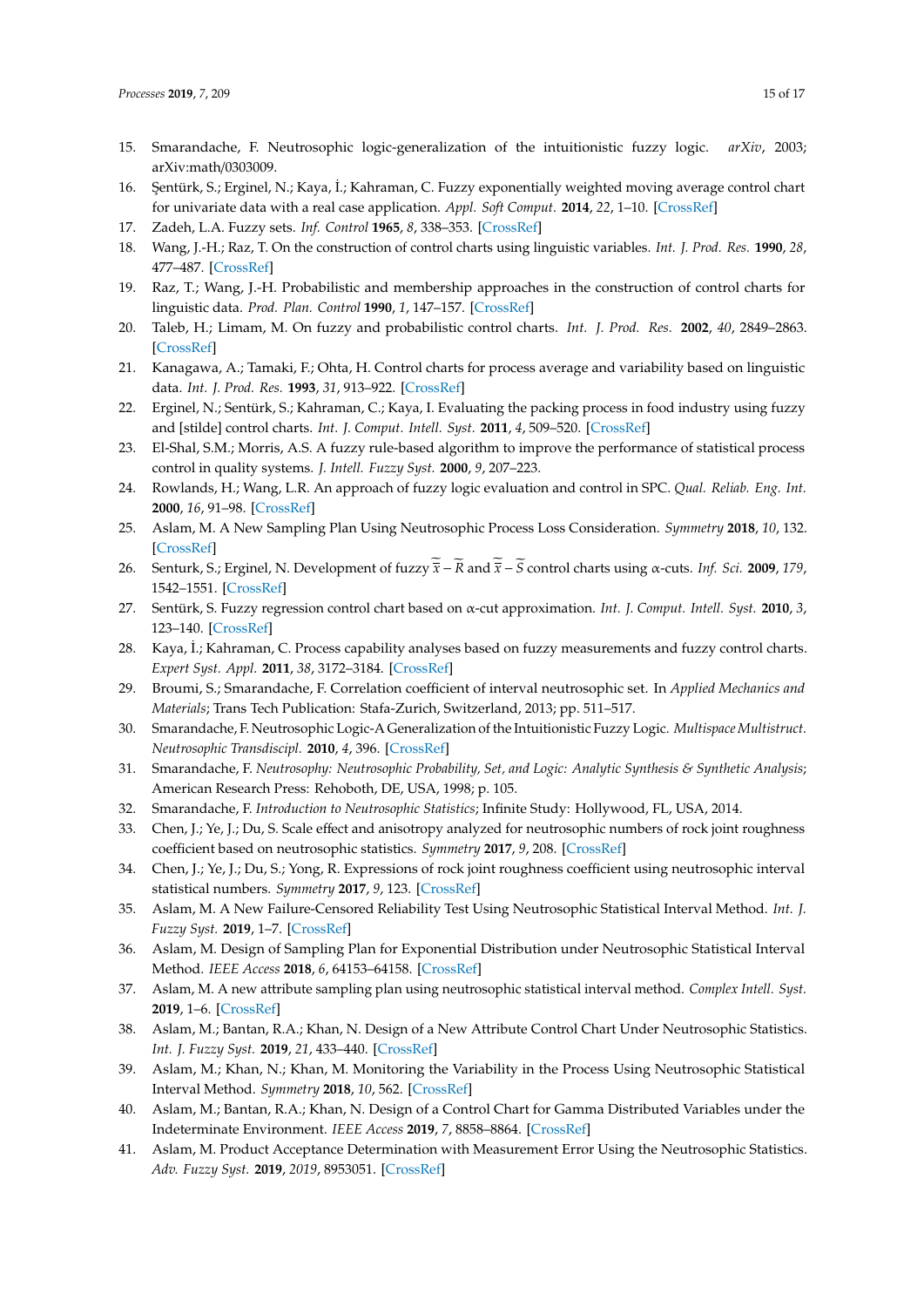- <span id="page-15-0"></span>42. Aslam, M.; Arif, O. Testing of Grouped Product for the Weibull Distribution Using Neutrosophic Statistics. *Symmetry* **2018**, *10*, 403. [\[CrossRef\]](http://dx.doi.org/10.3390/sym10090403)
- <span id="page-15-1"></span>43. Aslam, M.; Raza, M.A. Design of New Sampling Plans for Multiple Manufacturing Lines Under Uncertainty. *Int. J. Fuzzy Syst.* **2019**, *21*, 978–992. [\[CrossRef\]](http://dx.doi.org/10.1007/s40815-018-0560-x)
- <span id="page-15-2"></span>44. Peng, X.; Dai, J. A bibliometric analysis of neutrosophic set: Two decades review from 1998 to 2017. *Artif. Intell. Rev.* **2018**, 1–57. [\[CrossRef\]](http://dx.doi.org/10.1007/s10462-018-9652-0)
- <span id="page-15-3"></span>45. Peng, X.; Dai, J. Approaches to single-valued neutrosophic MADM based on MABAC, TOPSIS and new similarity measure with score function. *Neural Comput. Appl.* **2018**, *29*, 939–954. [\[CrossRef\]](http://dx.doi.org/10.1007/s00521-016-2607-y)
- <span id="page-15-4"></span>46. Smarandache, F. Neutrosophic set-a generalization of the intuitionistic fuzzy set. *J. Def. Resour. Manag.* **2010**, *1*, 107.
- 47. Smarandache, F. A geometric interpretation of the neutrosophic set-A generalization of the intuitionistic fuzzy set. *arXiv*, 2004; arXiv:math/0404520.
- 48. Smarandache, F. n-Valued Refined Neutrosophic Logic and Its Applications to Physics. Available online: https://[arxiv.org](https://arxiv.org/pdf/1407.104)/pdf/1407.104 (accessed on 12 March 2019).
- 49. Rivieccio, U. Neutrosophic logics: Prospects and problems. *Fuzzy Sets Syst.* **2008**, *159*, 1860–1868. [\[CrossRef\]](http://dx.doi.org/10.1016/j.fss.2007.11.011)
- 50. Wang, H.; Smarandache, F.; Zhang, Y.; Sunderraman, R. Single Valued Neutrosophic Sets. Available online: fs.unm.edu/[SingleValuedNeutrosophicSets.pdf](fs.unm.edu/SingleValuedNeutrosophicSets.pdf) (accessed on 12 March 2019).
- <span id="page-15-5"></span>51. Wang, H.; Smarandache, F.; Sunderraman, R.; Zhang, Y.Q. Interval Neutrosophic Sets and Logic: Theory and Applications in Computing: Theory and Applications in Computing. Available online: https://[arxiv.org](https://arxiv.org/abs/cs/0505014)/abs/ cs/[0505014](https://arxiv.org/abs/cs/0505014) (accessed on 12 March 2019).
- <span id="page-15-6"></span>52. Gao, Z.; Cecati, C.; Ding, S.X. A survey of fault diagnosis and fault-tolerant techniques—Part II: Fault diagnosis with knowledge-based and hybrid/active approaches. *IEEE Trans. Ind. Electron.* **2015**, *62*, 3768–3774. [\[CrossRef\]](http://dx.doi.org/10.1109/TIE.2015.2417501)
- <span id="page-15-7"></span>53. Wilson, E.B.; Hilferty, M.M. The distribution of chi-square. *Proc. Natl. Acad. Sci. USA* **1931**, *17*, 684–688. [\[CrossRef\]](http://dx.doi.org/10.1073/pnas.17.12.684)
- <span id="page-15-8"></span>54. Ahmad, L.; Aslam, M.; Jun, C.-H. Designing of X-bar control charts based on process capability index using repetitive sampling. *Trans. Inst. Meas. Control* **2014**, *36*, 367–374. [\[CrossRef\]](http://dx.doi.org/10.1177/0142331213502070)
- <span id="page-15-9"></span>55. Knoth, S. Accurate ARL Calculation for EWMA Control Charts Monitoring Normal Mean and Variance Simultaneously. *Seq. Anal.* **2007**, *26*, 251–263. [\[CrossRef\]](http://dx.doi.org/10.1080/07474940701404823)
- 56. Li, Z.H.; Zou, C.; Gong, Z.; Wang, Z. The computation of average run length and average time to signal: An overview. *J. Stat. Comput. Simul.* **2014**, *84*, 1779–1802. [\[CrossRef\]](http://dx.doi.org/10.1080/00949655.2013.766737)
- 57. Lee, M.; Khoo, M.B. Optimal statistical design of a multivariate EWMA chart based on ARL and MRL. *Commun. Stat. Simul. Comput.* **2006**, *35*, 831–847. [\[CrossRef\]](http://dx.doi.org/10.1080/03610910600716779)
- 58. Phanyaem, S.; Areepong, Y.; Sukparungsee, S. Numerical Integration of Average Run Length of CUSUM Control Chart for ARMA Process. *Int. J. Appl. Phys. Math.* **2014**, *4*, 232–235. [\[CrossRef\]](http://dx.doi.org/10.7763/IJAPM.2014.V4.289)
- 59. Busaba, J.; Sukparungsee, S.; Areepong, Y. Numerical approximations of average run length for AR (1) on exponential CUSUM. *Comput. Sci. Telecommun.* **2012**, *19*, 23.
- 60. Aslam, M.; Khan, N.; Ahmad, L.; Jun, C.H.; Hussain, J. A mixed control chart using process capability index. *Seq. Anal.* **2017**, *36*, 278–289. [\[CrossRef\]](http://dx.doi.org/10.1080/07474946.2017.1319690)
- 61. Ahmad, L.; Aslam, M.; Khan, N.; Jun, C.H. Double moving average control chart for exponential distributed life using EWMA. In *AIP Conference Proceedings*; AIP Publishing: New York, NY, USA, 2017.
- <span id="page-15-10"></span>62. Ahmad, L.; Aslam, M.; Jun, C.-H. Coal Quality Monitoring With Improved Control Charts. *Eur. J. Sci. Res.* **2014**, *125*, 427–434.
- <span id="page-15-11"></span>63. Aslam, M.; Khan, N.; Jun, C.-H. A control chart using belief information for a gamma distribution. *Oper. Res. Decis.* **2016**, *26*, 5–19.
- <span id="page-15-12"></span>64. Santiago, E.; Smith, J. Control charts based on the exponential distribution: Adapting runs rules for the t chart. *Qual. Eng.* **2013**, *25*, 85–96. [\[CrossRef\]](http://dx.doi.org/10.1080/08982112.2012.740646)